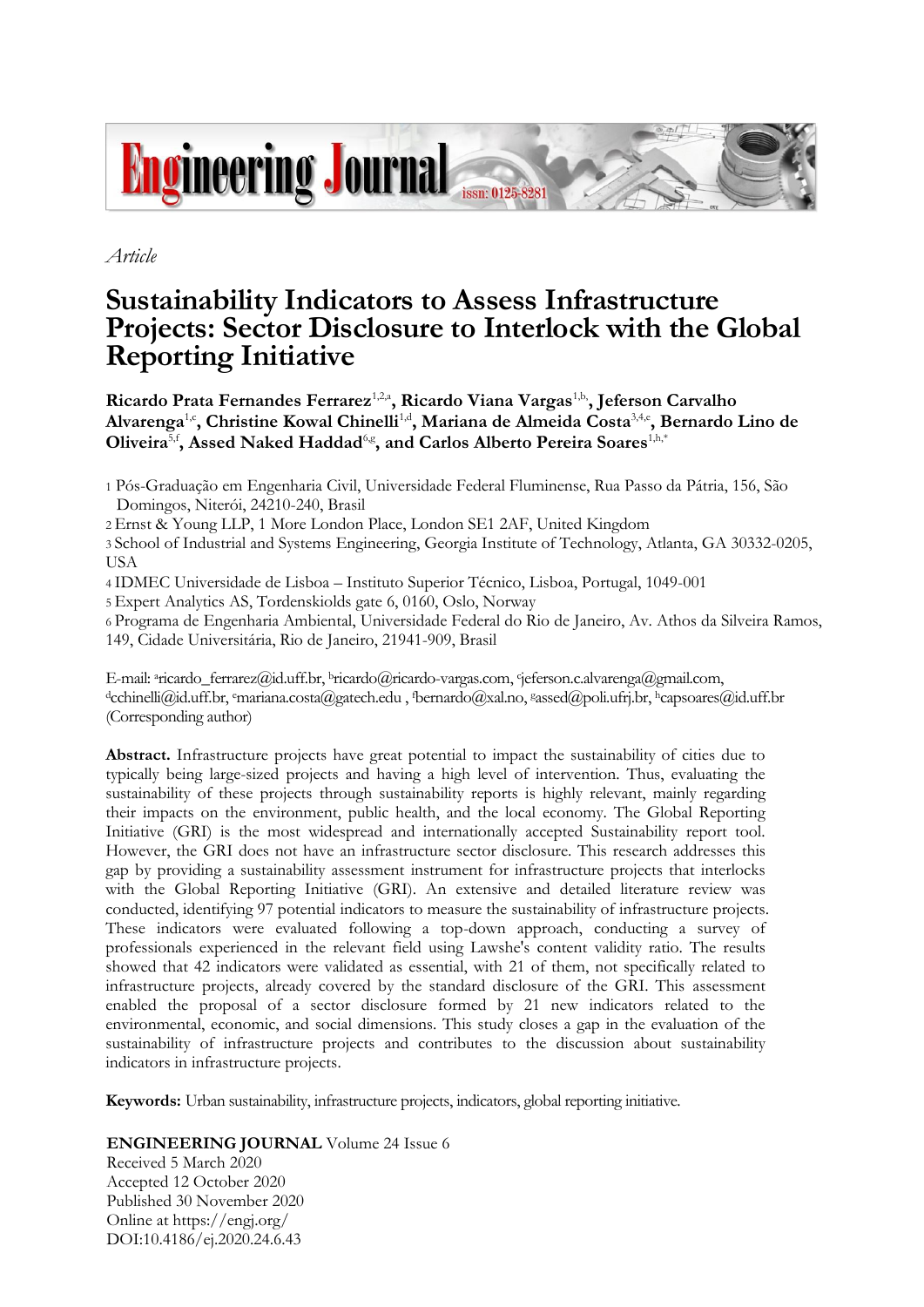#### **1. Introduction**

The necessity of measuring the sustainability of infrastructure projects has aroused the interest of researchers, as well as governmental and intergovernmental organizations. A significant part of the infrastructures built in several countries demanded large investments [1] and was later classified as unsustainable, because of their harmful effects on the population, fauna, flora, landscape, climate, water, and cultural heritage this demands evaluation [2].

Many classifications can be adopted for the construction industry; however, in general, it is composed of three subsectors: building, industry, and infrastructure, involving, primarily, construction activities, reconstruction, alteration, repair, and demolition. The products from the "building subsector" are residential and commercial buildings. The products from the "industrial subsector" are factories, refineries, etc. The products from the "infrastructure subsector" are great works of engineering, typically public ones related to transport (roads, bridges, busways, cycleways, footpaths, railways), water (sewage, drainage, water storage, supply), energy (transmission and distribution), communication (transmission and distribution), sanitation, utilities, facilities, and others [3-5].

Despite being a precondition for industrialization and economic development [6,7], impacts caused by infrastructure projects have been cited in several studies, such as new roadways and railway lines—that increase noise pollution [8] and affect the mobility and well-being of communities [9,10] —and dams—that are among the most impactful stressors that affect aquatic ecosystems [11].

Infrastructure projects are typically characterized by large extension, broader and more varied potential impacts [3], and "significant impact on the sustainable construction environment" [12]. These features combined make infrastructure projects have a "great impact on urban and overall project management, mostly because of the large zones of influence" [13].

Sahely et al. [14] stated that massive urban growth had taken place in the previous few decades and that infrastructure projects are crucial to urban sustainability. According to Shen et al. [15], infrastructure projects are vital to the economy of a country but can also cause negative environmental and social impacts.

The construction industry is estimated to account for about 40% of global energy use, as well as 20% of water consumption and 40% of global carbon emissions [16]. In the civil construction sector, infrastructure projects account for a considerable portion of this impact. Statistical data show that there is a correlation between these impacts and the deaths of children under five years of age in developing countries, where 15% die from contaminated water, 36% from infectious respiratory diseases and 22% from chronic lung diseases caused by pollution from dust particles [3].

Thus, infrastructure projects directly impact not only the environment, but also public health, community wellbeing, the economies of surrounding cities and regions, and urban sustainability [13], reinforcing the demand for indicators of infrastructure project sustainability [12].

Ugwu et al. [13] claim that infrastructure sustainability indicators have a key role in evaluating infrastructure sustainability and stakeholder education. In this context, many infrastructure sustainability indicators and infrastructure indicator frameworks emerged. These frameworks relate indicators, forming a global index [15- 20].

However, there is still plenty of scope for improvement in infrastructure project sustainability indicators, mainly concerning relating infrastructure project sustainability to social and economic dimensions, by aligning project sustainability measurement with the Triple Bottom Line model [5, 19,21,22]. One of the biggest problems in evaluating sustainability lies in the identification of sustainability indicators and the selection of the most important indicators [23].

From extensive and detailed bibliographical research, we identified seven infrastructure sustainability indicator lists proposed by researchers [12-15, 17-20]. In general, these lists were generated from case studies, surveys, and governmental guidelines.

Sahely, Kennedy, and Adams [14] state that urban growth has taken place in the last few decades and that infrastructure projects are crucial to urban sustainability. The authors proposed 34 social, economic, environmental, and constructive indicators in a study case conducted in Toronto.

Ugwu, Kumaraswamy, Wong, and Ng [13] claim that infrastructure sustainability indicators have a key role in contributing to the reflection on infrastructure sustainability and the education of stakeholders. The authors used an instrument formulated through a lengthy interview process, study case data, and governmental guidelines. Based on 134 Hong Kong respondents, the result is a model containing 55 indicators.

Ugwu and Haupt [12] highlight the international and urgent demand for measuring infrastructure projects' sustainability. The authors applied Ugwu, Kumaraswamy, Wong, and Ng's [8] indicators in South Africa with little adaptation and including few indicators, resulting in 61 infrastructure sustainability indicators.

Koo, Ariaratnam, and Kavazanjian [24] propose an underground infrastructure sustainability assessment model that emphasizes the social, economic, and environmental dimensions. The authors used the AHP method and an instrument consisting of 47 indicators to enable more sustainable decision making in infrastructure projects.

Shen, Wu, and Zhang [15] reinforce the suggestion that infrastructure projects are vital to the economy of a country but also cause adverse environmental and social impacts. The authors, based on a bibliographical review, propose an instrument consisting of 30 indicators applied in a case study in the Chinese construction industry.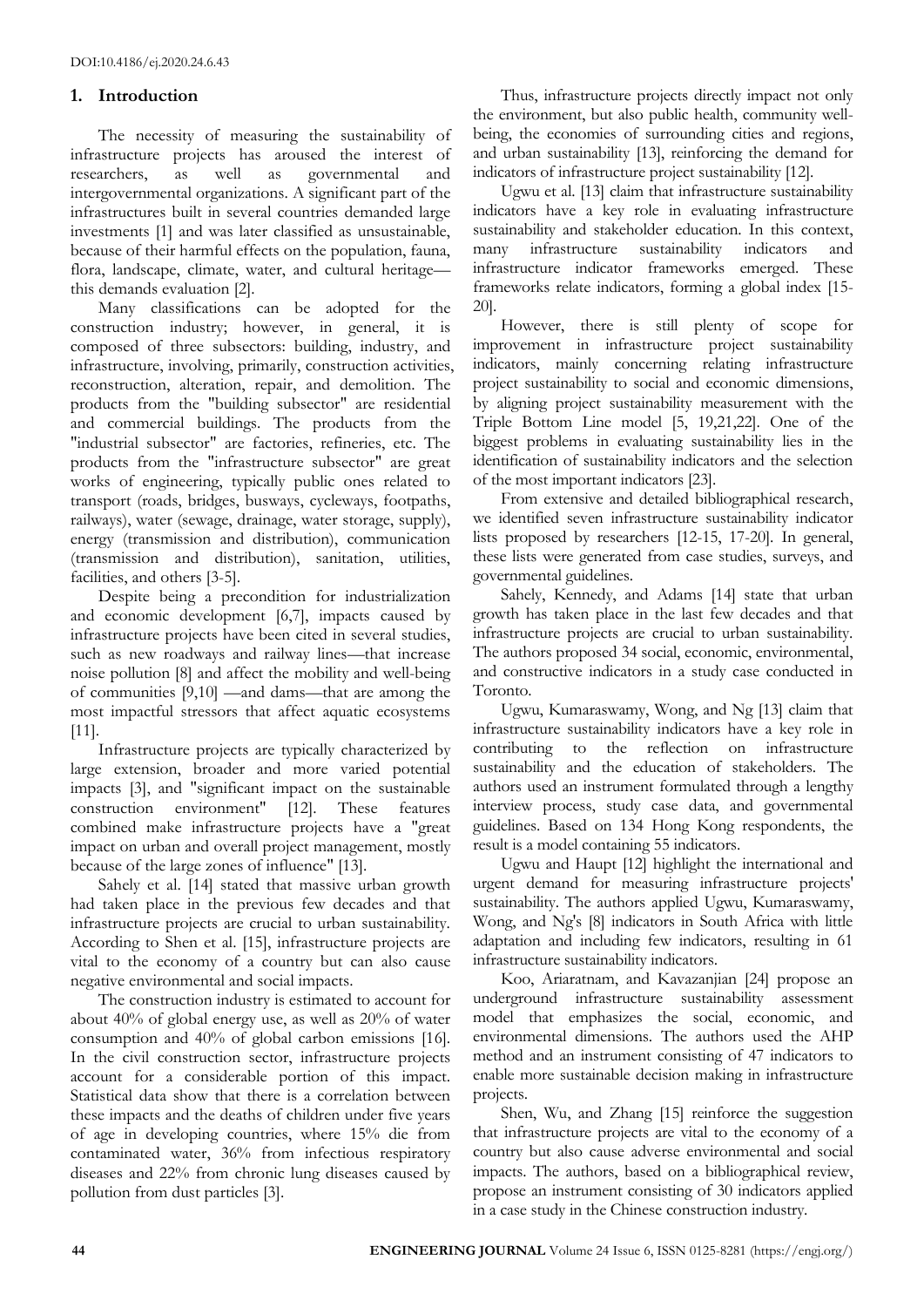Ariaratnam, Piratla, Cohen, and Olson [18] investigate the social, environmental, and economic impacts of underground infrastructure projects, comparing four underground construction techniques and using 13 sustainability indicators to measure these impacts.

Boz and El-adaway [19] affirm that there is little agreement among stakeholders on what sustainability is and how to measure it. They use a methodology based on expert knowledge and propose a model of sustainability indicators for infrastructure projects containing 22 indicators combining "work" and "nature".

Other researchers have published research about civil construction sustainability indicators in the last few years [15, 22-25]. Some researchers focus on specific infrastructure sustainability indicators, including energy and electricity infrastructure projects [26, 27], transport infrastructure projects [28], rail trains [29], and water supply systems [30].

We also find four infrastructure sustainability indicators proposed by organizations and governments: ASPIRE [31], CEEQUAL [32], ENVISION [33], and GRI Real Estate Sector Disclosure [34].

ASPIRE (A Sustainability, Poverty, and Infrastructure Routine for Evaluation) is a model designed by Engineers Against Poverty in partnership with the multinational Arup Group Limited and is structured around four main themes: environment, society, economy, and institutions. Each theme is subdivided into sub-themes, which in practice are sustainability indicators for each theme, totaling 97 indicators.

CEEQUAL (Civil Engineering Environmental Quality Assessment and Award Scheme) is a model that proposes indicators related to twelve areas: project management, land use, landscape issues, ecology and biodiversity, historic environment, water resources and the water environment, energy and carbon, material use, waste management, transport effects on neighbors, and relations with the local community and other stakeholders. The model proposes 241 indicators, where each indicator contributes scores that are linked to summarize the project practices and sustainability consciousness level.

ENVISION was developed by the Institute for Sustainable Infrastructure and engages five categories: quality of life, leadership, resource allocation, natural world and climate, and risk. Each category contains themes, and each indicator addresses issues related to project governance and the resilience of infrastructure projects, aiming to contribute to more resilient and long-term sustainable projects. ENVISION contains 182 indicators.

The GRI sector disclosure for construction and real estate encompasses infrastructure projects, although the disclosure must be used with standard disclosures. The disclosure is aligned with the Triple Bottom Line framework, following the GRI standard. It consists of four areas (economic, environmental, social, and construction and real estate) and 47 indicators.

By analyzing the lists of indicators and models, the predominance of indicators focused on the environmental aspect is evident. This characteristic has been observed in most of the listings produced by researchers, and the list compiled by Ugwu and Haupt [12] contains the highest number of indicators related to social and economic aspects: eight indicators out of 61. Regarding the models, we noted that ASPIRE and the GRI Real State Sector Disclosure align more clearly with the Triple Bottom Line model, while the CEEQUAL and ENVISION again tend to emphasize environmental indicators.

Another observation is the difficulty of focusing on only a few indicators due to the large nature of infrastructure projects. The CEEQUAL model lists 241 indicators, and Ariaratnam et al. [18] and Boz and Eladaway [19] presented the lowest number of indicators, 13 and 22, respectively.

Also, there is an increasing demand for corporate and governmental accountability. Corporations and governments are compelled by society to be transparent about the sustainability of their industrial and managerial activities [35-39]. It is precisely at the point of confluence of the growing need for "accountability" and the holistic concept of sustainability that sustainability reporting models have emerged in the last few decades [40-42].

Sustainability reporting models provide a framework of indicators that facilitates corporate and governmental accountability reports for stakeholders regarding the sustainability of projects [39-41]. Their use has focused mainly on informing the decision-making process of external stakeholders, legitimation, reputational enhancement, and marketing [45].

Studies aiming at the development and improvement of sustainability reports for the private sector have received more attention from researchers [46]. Among these sustainability reporting models, the most widespread and widely accepted internationally is the Global Reporting Initiative (GRI), which is based on the Triple Bottom Line framework and thus encompasses the social, economic, and environmental dimensions of sustainability [47-48]. The GRI provides a standard disclosure format and some sectoral disclosures with indicators for specific sectors [48]. The development of indicators for specific sectors is arousing interest among many researchers [49-52].

The GRI sustainability reporting model consists of two parts: reporting principles and standard disclosures. The reporting principles are accuracy, timeliness, clarity, and reliability. The standard disclosures are divided into general standard disclosures—organizational identity, strategy, stakeholders, and governance—and specific standard disclosures, which include 91 sustainability indicators covering the social, economic, and environmental dimensions [53].

In addition to providing standard disclosures, the GRI contains sustainability reporting models with indicators related to specific sectors, such as the media, airport operation, electric utilities, event organization, financial services, food processing, mining and metals,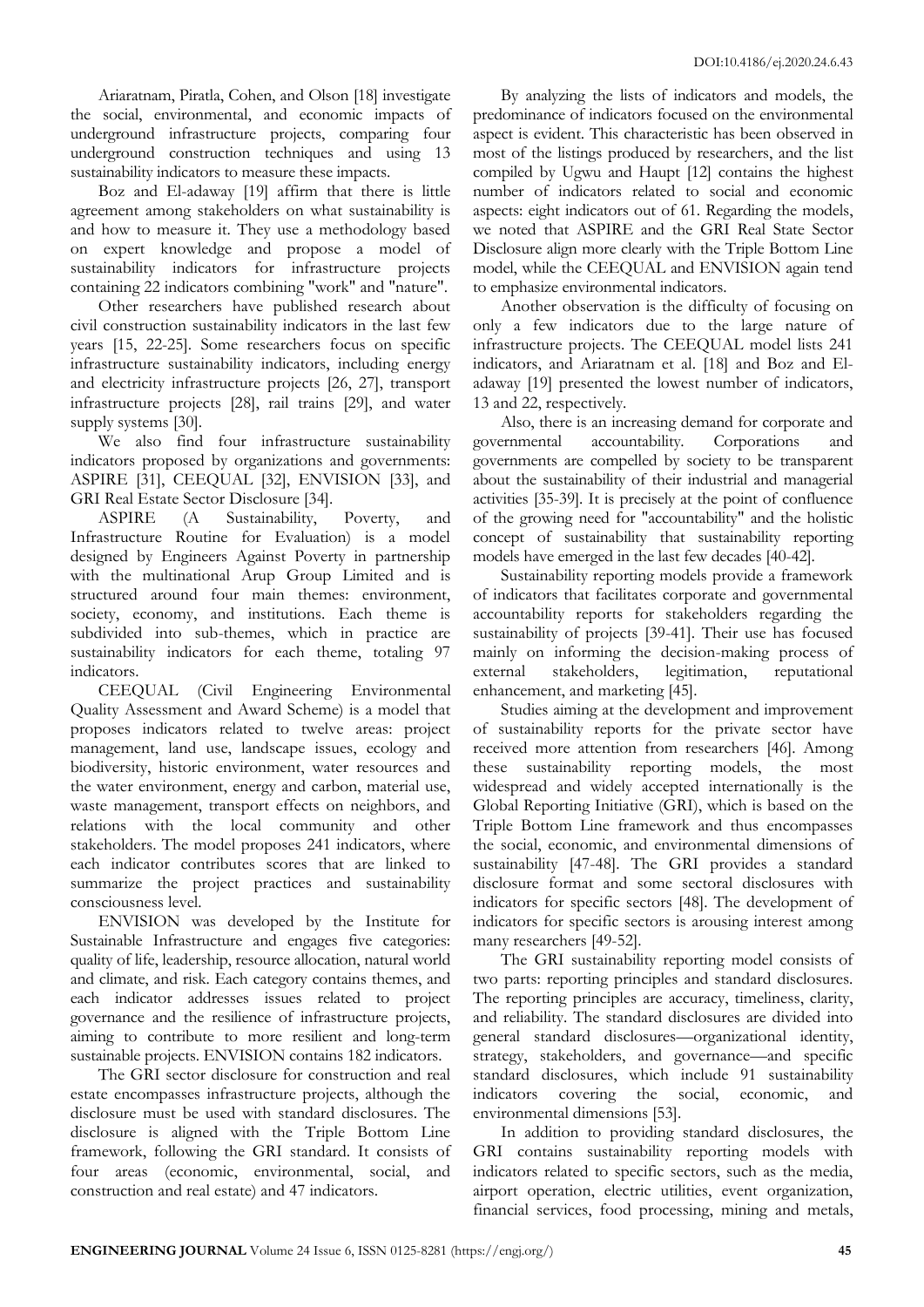non-governmental organizations, and oil and gas. The GRI also has a sector disclosure for construction and real estate, the indicators of which are geared towards the construction of buildings. This disclosure sector consists of 47 indicators, of which some are relevant to infrastructure projects, not including specific project indicators of such nature, such as those relating to the water pollution control plan, noise pollution, toxic waste, access to potable water and sanitation services, drainage systems, preservation of historical and archaeological sites, disaster risks, climate change risks, flood risk during site selection, and soil conservation and restoration. Not having a specific sector for infrastructure projects is surprising, considering the potential impacts of these projects on sustainability, particularly on public health [13, 15], worker health [15], environmental health [19], local economies [18], and both public [12-13, 18] and worker safety [24].

Siew et al. [5] conducted a wide-ranging global review of existing models to assess infrastructure project sustainability, concluding that "There is a need to bridge the current gap and look at avenues by which building/infrastructure SRTs can interlock with GRI". Therefore, there is a demand for an instrument to measure the sustainability of infrastructure projects that intentionally involves and relates environmental, social, and economic aspects, following the GRI sectorial content standard.

Furthermore, international bodies, including the United Nations (UN) through the Commission on Sustainable Development, started a research agenda centered on sustainability indicators to facilitate a more measurable discussion of sustainability [43]. This intentional stimulus has led to an accelerated growth of sustainability indicators and models that reconcile indicators, relating them to form a global index, with many of these models being sector-specific [14]. One sector in which the number of indicators and modeling of sustainability indicators is increasing is the infrastructure sector [5].

However, the substantial increase in the number of infrastructure sustainability indicators introduces the risk that it might become too extensive. Also, there are no reports that identify the indicators that must be included in the GRI to improve aspects related to the environmental, social, and economic sustainability dimensions of infrastructure projects.

This study addresses this gap and contributes to the literature handling indicators for the evaluation of infrastructure projects by identifying the indicators considered most important by researchers who publish on the topic, from extensive and detailed bibliographic research. It distinguishes what can be regarded as essential, according to the professionals who work in this field.

Considering the importance of the GRI project sustainability reports in international sustainability assessment, this paper also contributes to the evaluation of infrastructure project sustainability, proposing a GRI infrastructure sector disclosure.

In construction, most studies are geared towards reducing the impacts of building works, so this article also contributes to the sustainable planning and the evaluation of the impacts of a less explored sector—the infrastructure sector.

# **2. Materials and Methods**

# **2.1. General Approach**

Although the GRI is a structure mainly used for organizational reports, some sector contents include specific projects, such as, for example, Construction and Real Estate Sector Disclosure, in this article, we propose specific sector disclosure for infrastructure projects to improve the sustainability assessment of these projects. The strategy adopted was to use only indicators of articles with a specific focus on infrastructure projects. We consider that the fact that these researchers work on the theme establishes a first important filter on the applicability and importance of the indicator and, therefore, from the experience of these authors, we have a set of indicators more relevant, representative and specifically focused on infrastructure projects as a whole.

In this sense, it has three secondary purposes: a) to identify the evaluation indicators of the sustainability of infrastructure projects that are considered most important by researchers who publish on the topic; b) to distinguish which of these indicators can be regarded as essential due to the assessment of professionals working in this field; c) to propose a sustainability assessment instrument for infrastructure projects that interlocks with the Global Reporting Initiative (GRI). The four main steps of the study were bibliographic research, identification of infrastructure sustainability indicators, a survey of expert opinions, and data analysis.

## **2.2. Bibliographic Research**

A bibliographic search was conducted using the keywords "infrastructure," "sustainability," "indicators," and "assessment." We adopted the recommendations of Webster and Watson [54] and the Preferred Reporting Items for Systematic Reviews and Meta-Analyses (PRISMA).

The keyword search returned 924 articles. The articles were screened by a brief study of their titles and abstracts to eliminate non-relevant texts. Publications in journals without peer review systems, those whose full text was not available, and those in languages other than English, Portuguese, or Spanish were also excluded. As a result, 712 titles were excluded.

The remaining 212 articles were screened to exclude models and indicators that were not generally applicable to infrastructure projects. Many studies have been published on civil construction sustainability indicators [4, 22-23]. Some researchers have focused on very specific types of infrastructure projects, leading to very specific sustainability indicators for sectors such as energy and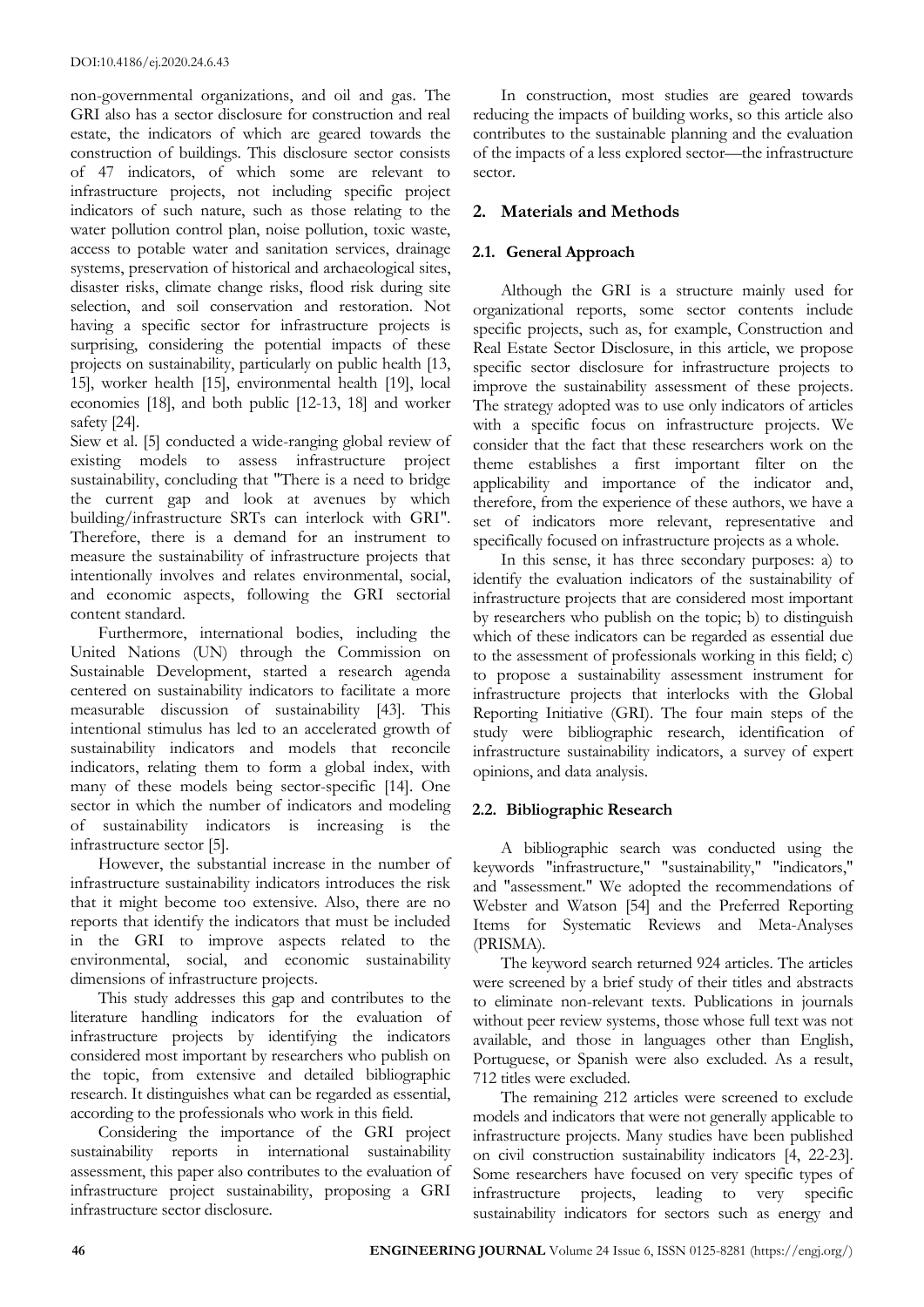electricity [27], transport [28], railway [29], and water supply [30]. These studies were excluded considering that the resulting sets of indicators were too specific.

Besides, some models of sustainability assessment such as LEED, BREEAM, Green Star, CASBEE, HK-BEAM, NatHERS, BASIX, NABERS, Energy STAR, MFA, PaLATE [5], Envest, UrbanSim, and GreenLITES [19] focus on civil construction as a whole. Conversely, some models focus on specific infrastructure projects, such as Green Roads, which is specific to road infrastructure projects [19]; these models were excluded because they are too focused on specific types of infrastructure projects and are not relevant to infrastructure projects as a whole.

As a result, 201 articles were excluded, and the remaining 11 texts—7 articles and 4 models—were analyzed in detail, becoming the basis for the data collection instrument. Figure 1 summarizes the literature search conducted using the PRISMA flowchart.

#### **2.3. Infrastructure Sustainability Indicators**

The indicators found in the papers and models selected through bibliographic research were listed, analyzed, interpreted, and cross-checked. This process resulted in 299 indicators, which were then compared and indexed. The indicators that were not mentioned in more than one source were discarded. This procedure was conducted following the methodological procedures employed in a similar study, in which the same mechanism was used in the face of a comprehensive theoretical framework [15, 54]. As a result, 97 infrastructure sustainability indicators were obtained, which included environmental, economic, and social dimensions (Appendix A).

The strategy of focusing on the indicators with broader bibliographical support concentrates the scope of research to increase the concentration of the respondents and, consequently, the quality of answers [55].





#### **2.4. Survey of Expert Opinions**

An expert opinion survey involves the determination of the profile of each respondent, data collection, and content validation.

Three main procedures are used to establish sets of indicators for specific sectors: an expert survey (topdown), general stakeholders (bottom-up), and research that mixes the two approaches [22]. Most scientific research and civil engineering sustainability models use the top-down approach, which is based on expert recommendations [12, 19, 26].

Most researches adopt the top-down approach due to the complexity of the concept of sustainability and the holistic paradigm simultaneously involving social, economic, and environmental dimensions, which adds to the complex definition of sustainability indicators [44].

As a consequence of this scenario, researchers have appealed to professionals with expertise in infrastructure projects who also demonstrate knowledge sustainability concepts and practices [19, 26]. Although this practice significantly reduces the sample of potential respondents, it yields more reliable results.

Thus, this study preferred the methodological option of conducting an online survey with a sample of experts—the top-down approach—with the following profile: active professionals in civil engineering with more than ten years of experience in infrastructure project management and expertise in sustainability.

Respondents received an online version of the research tool presented in Appendix A, containing the 97 indicators resulting from the processes reported in sections 2.2 and 2.3 of this study. The platform used to generate the online surveys was Survey Monkey, whereby the sequence of factors for each respondent was randomized to help prevent bias. The indicators were not organized around the social, economic, and environmental dimensions in the data collection instrument, again to avoid bias.

Some experts were contacted through a personal network of relationships of one of the authors due to his work at the United Nations Office for Project Services (UNOPS). The other experts were contacted through email addresses obtained from 45 publications on infrastructure sustainability and civil engineering sustainability. As for the process of selecting the 45 publications used for the expert panel, from the 212 fulltext articles assessed for eligibility (Fig. 1.), we used selected articles with original contents, investigation methods sufficiently described, results that support the study, and focus on infrastructure sustainability indicators, even if they approached only a specific sector of infrastructure.

The first part of the data collected was demographic, and the experts were invited to identify themselves (name, organization name, role, professional qualification, nationality, gender, academic qualification, organization type, length of experience, and technical-scientific knowledge on sustainability).

All respondents stated that they possessed ten or more years of experience in infrastructure project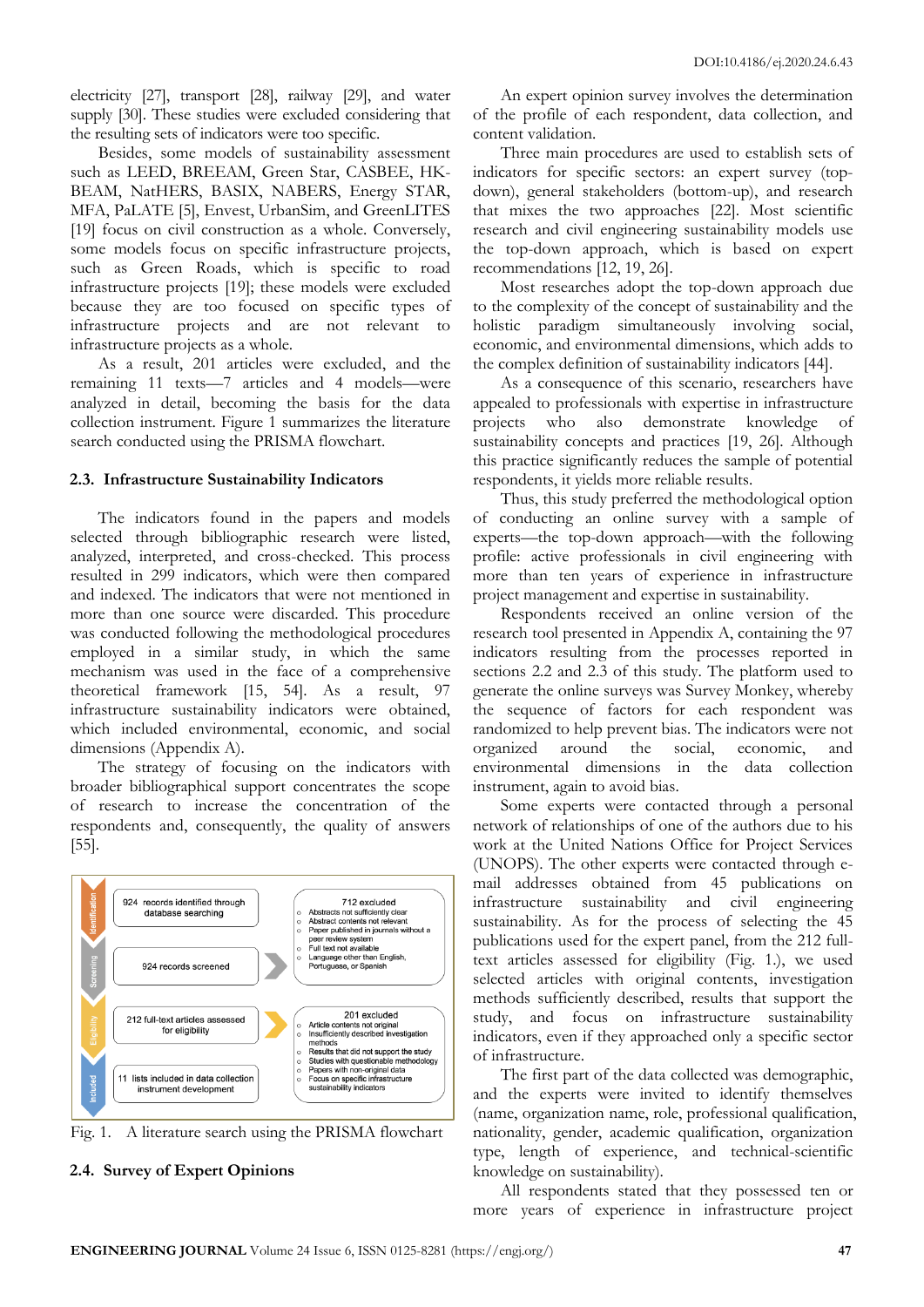#### DOI:10.4186/ej.2020.24.6.43

management. The experts were also invited to share their knowledge regarding infrastructure project sustainability, including indicating their understanding of the models used in the present study or other sustainability models. The results are shown in Fig. 3. The experts were further invited to evaluate the relevance of each indicator to the sustainability of infrastructure projects.

The data collection ran for 12 weeks, and 25 respondents completed the survey. Thus, the sample was non-probabilistic and intentional, with a focus on experts who met the profile established in section 2.4 on the determination of the profiles of the respondents.

To establish the essential infrastructure sustainability indicators based on the data collected, the content validation process proposed by Lawshe [56] was used, which considers the expert evaluation of indicators as "essential," "useful, but not essential," or "not useful" to determine which indicators should compose the research instrument used to measure a given universe, according to the calculated content validity ratio (CVR).

Linked to the CVR, Lawshe proposed a minimum number of "essential" answers from experts based on the number of respondents for each item to be validated or otherwise in the final instrument, called the Critical N. The Critical N reformulated by Ayre and Scally [57] was used in the present study. The indicators were validated in view of the number of "essential" answers of the specialists.

The reliability of the data collection instrument and the respondents was estimated using Cronbach's alpha [58], which relates item and respondent variance.

## **3. Results**

#### **3.1. Selected Indicators**

Ninety-seven infrastructure sustainability indicators were selected according to the bibliographical research, as shown in Appendix A. Of the 97 selected indicators, 63 are focused on environmental dimensions, ten on economic dimensions, and 24 on social dimensions.

#### **3.2. Survey Results**

Initially, we calculated Cronbach's alpha of the dataset to be 0.969, which indicates that the data are highly reliable and confirms the reliability of the research data. The next step was to use the demographic data from the first section of the questionnaire to obtain the profile of the respondents. Most respondents work in engineering (60% of respondents), followed by those who work in management (40%).

Figure 2 presents the data related to the respondents' knowledge about infrastructure sustainability models and sustainability tools. The experts evaluated each indicator according to its relevance in measuring the sustainability of infrastructure projects (Appendix A). As determined using the Critical CVR proposed by Ayre and Scally [57], the minimum number of "essential" evaluations for each indicator is 18, considering that 25 specialists contributed to the research.



Fig. 2. Self-reported knowledge of the expert respondents of infrastructure sustainability models and tools

Table 1 shows the indicators which were considered essential by, at least, 18 specialists. To improve the measurement of the economic aspect, the economic indicators that came closest to the limit of the critical CVR were included: "economic benefits," "durability of structures," "cost of any relocation of people," and "ecosystem rehabilitation cost." The experts evaluated each indicator according to its relevance in measuring the sustainability of infrastructure projects (Appendix A). As determined using the Critical CVR proposed by Ayre and Scally [57], the minimum number of "essential" evaluations for each indicator is 18, considering that 25 specialists contributed to the research.

Figure 3 summarizes the evaluation of the essentiality of the indicators greater than 80%, considering the respondents' professional area.

## **4. GRI Sector Disclosure Proposed for Infrastructure Projects**

.

The objective of this research was to develop a sustainability assessment instrument for infrastructure projects that interlocks with the Global Initiative Reporting (GRI). As well as specific contents for other sectors that already exist—airport operators, electric utilities, oil and gas, event organizer and others—this study proposes infrastructure project-specific content. Considering that all specific contents must be utilized jointly with the GRI standard content, we compared the indicators resulting from this study with those used by the GRI at standard disclosures. By doing so, it was possible to note that some are already considered in the standard disclosures (Table 2).

Table 3 presents the specific infrastructure indicators that are not covered by the GRI standard disclosures, which together form the infrastructure sector disclosure proposed in the present report to interlock with the GRI. The indicators were listed following the standard used by GRI for its contents for specific sectors: the prefix "EC" is for economic indicators, the prefix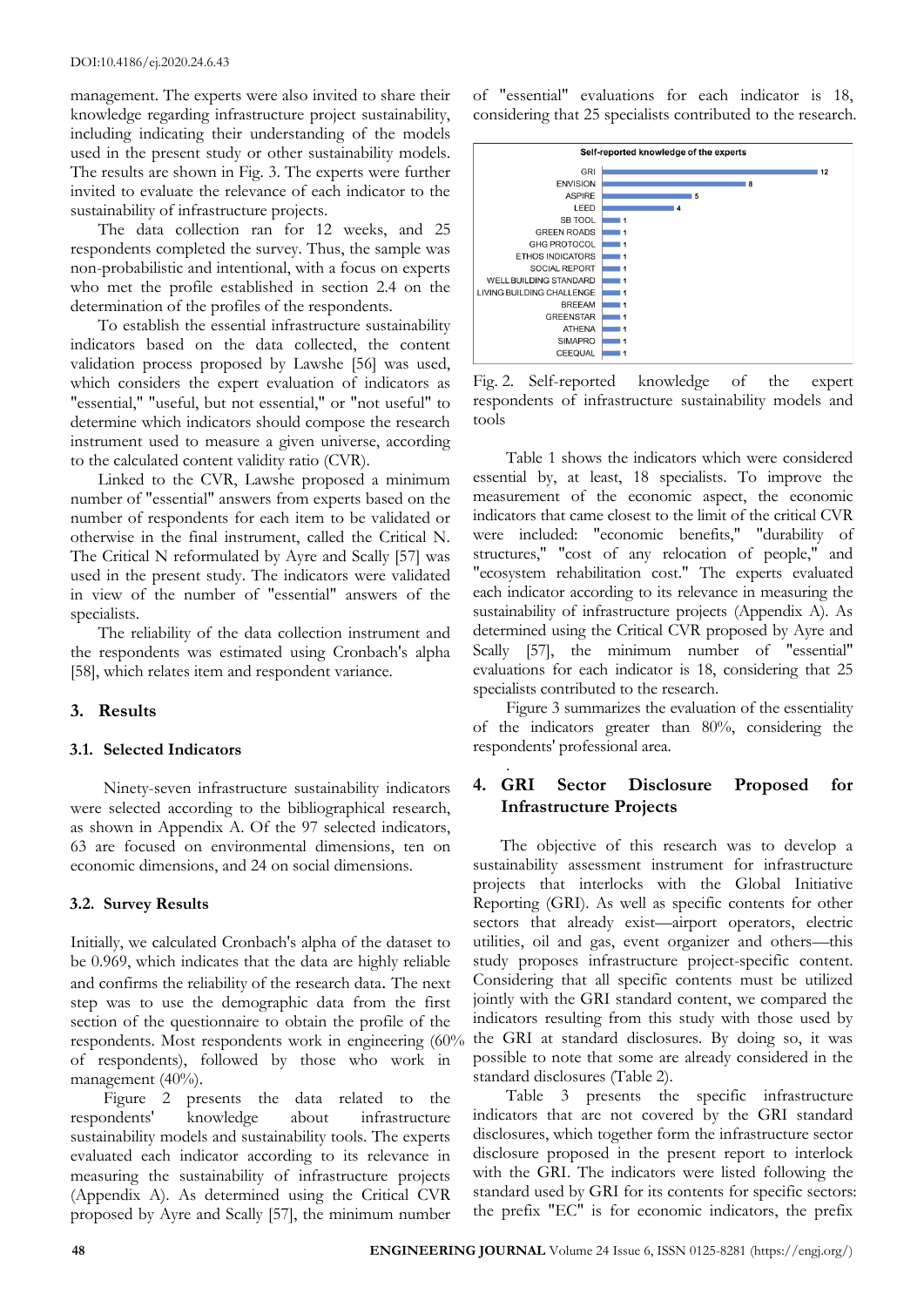"EN" is for environmental indicators, and the prefix "SO" is for social indicators. The economic indicators were placed first, followed by the environmental and social indicators, again according to the GRI standard.

.Table 1. Infrastructure sustainability indicators which were considered essential by, at least, 18 specialists.

| Dimension     |     | Indicator                                           | Focus                                 |  |
|---------------|-----|-----------------------------------------------------|---------------------------------------|--|
|               | 1.  | Aquatic ecosystem preservation                      |                                       |  |
|               | 2.  | Biodiversity preservation                           |                                       |  |
|               | 3.  | Preservation of historical and archaeological sites |                                       |  |
|               | 4.  | Protected area preservation                         | Environmental preservation            |  |
|               | 5.  | Soil conservation                                   |                                       |  |
|               | 6.  | Water preservation                                  |                                       |  |
|               |     | Air pollution                                       |                                       |  |
|               | 8.  | $CO2$ emissions                                     |                                       |  |
|               | 9.  | Environment pollution control plan                  |                                       |  |
|               | 10. | Greenhouse gas emissions                            |                                       |  |
|               | 11. | Long-term ground/soil contamination                 |                                       |  |
|               | 12. | Long-term water pollution                           |                                       |  |
| Environmental | 13. | Noise pollution                                     | Pollution management and control      |  |
|               | 14. | Toxic waste management                              |                                       |  |
|               | 15. | Waste disposal method                               |                                       |  |
|               | 16. | Water pollution control plan                        |                                       |  |
|               | 17. | Potable water consumption                           |                                       |  |
|               | 18. | Water reuse and recycling                           |                                       |  |
|               | 19. | Environmental management                            |                                       |  |
|               | 20. | Establishment of a sustainability management system | Environmental management              |  |
|               | 21. | Impact on the natural environment                   |                                       |  |
|               | 22. | Climate change risks and resilience                 |                                       |  |
|               | 23. | Disaster risks                                      |                                       |  |
|               | 24. | Flood risk during site selection                    | Environmental risk management         |  |
|               | 25. | Risk of landslides, erosion, and sedimentation      |                                       |  |
|               | 26. | Risk management                                     |                                       |  |
|               | 27. | Drainage systems                                    |                                       |  |
|               | 28. | Soil restoration                                    | Sustainable Practices                 |  |
|               | 29. | Sustainable material source                         |                                       |  |
| Economic      | 30. | Ecosystem rehabilitation cost                       | Environmental costs                   |  |
|               | 31. | Costs of any relocation of people                   |                                       |  |
|               | 32. | Durability of structures                            | Economic benefits                     |  |
|               | 33. | Economic benefits                                   |                                       |  |
|               | 34. | Access to potable water and sanitation services     |                                       |  |
|               | 35. | Accidents, injuries, fatalities, etc.               | - Public and worker health and safety |  |
|               | 36. | Public health                                       |                                       |  |
|               | 37. | Public safety                                       |                                       |  |
| Social        | 38. | Worker health                                       |                                       |  |
|               | 39. | Worker safety                                       |                                       |  |
|               | 40. | Conflict sensitivity from locals                    |                                       |  |
|               | 41. | Social and cultural impact due to the project       | Social Responsibility                 |  |
|               | 42. | Project governance and strategic management         | Governance                            |  |





Fig. 3. Evaluation on the essentiality of the indicators.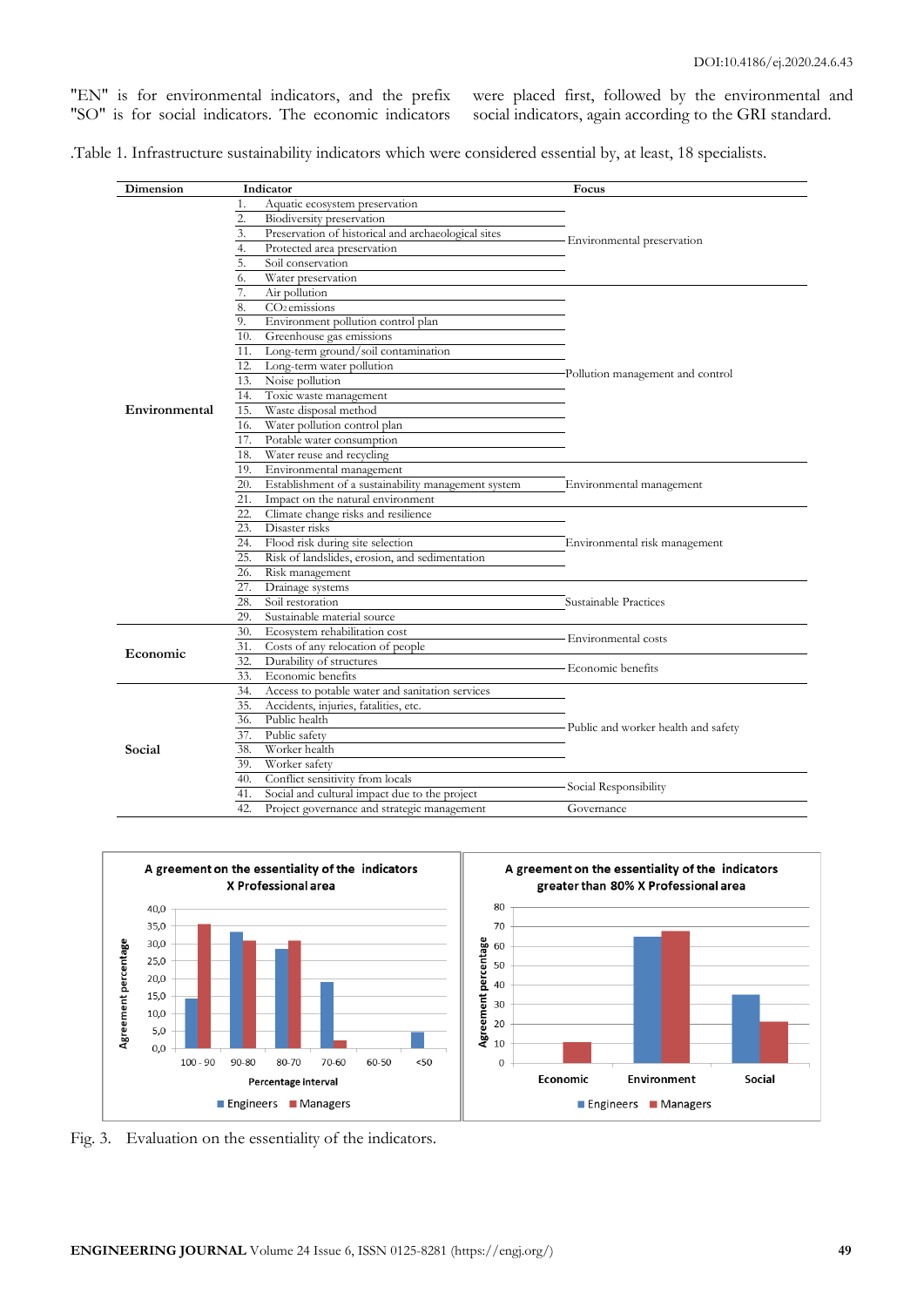# Table 2. Indicators already considered in GRI-specific standard disclosures.

| Infrastructure indicators                     | Indicators of specific standard disclosures                                                                                                                                                                             | Indicator<br>Identification<br>according to GRI |
|-----------------------------------------------|-------------------------------------------------------------------------------------------------------------------------------------------------------------------------------------------------------------------------|-------------------------------------------------|
|                                               | Extent of mitigation of environmental impacts of products and services.                                                                                                                                                 | <b>G4-EN27</b>                                  |
| Impact on the natural environment             | Significant environmental impacts of transporting products and other goods<br>and materials for the operation of the organization and transporting workforce<br>members.                                                | G4-EN30                                         |
| Environmental management                      | The extent of impact mitigation of environmental impacts of products and<br>services                                                                                                                                    | G4-EN27                                         |
|                                               | Total environmental protection expenditures and investment by type                                                                                                                                                      | G4-EN31                                         |
| Toxic waste management                        | Weight of transported, imported, exported, or treated waste deemed hazardous<br>under the terms of the Basel Convention 2 Annex I, II, III, and VIII and the<br>percentage of transported waste shipped internationally | <b>G4-EN25</b>                                  |
| Water reuse and recycling                     | Percentage and total volume of water recycled and reused                                                                                                                                                                | <b>G4-EN10</b>                                  |
| Potable water consumption                     | Total water withdrawal by source                                                                                                                                                                                        | $G4-EN8$                                        |
| Air pollution                                 | NOx, SOx, and other significant air emissions                                                                                                                                                                           | <b>G4-EN21</b>                                  |
| CO <sub>2</sub> emissions                     | NOx, SOx, and other significant air emissions                                                                                                                                                                           | <b>G4-EN21</b>                                  |
| Climate change risks and resilience           | Financial implications and other risks and opportunities for the activities of an<br>organization due to climate change                                                                                                 | G4-EC2                                          |
| Biodiversity preservation                     | Description of significant impacts of activities, products, and services on<br>biodiversity in protected areas and areas of high biodiversity value outside<br>protected areas                                          | G4-EN12                                         |
|                                               | Total number of IUCN red list species and national conservation list species<br>with habitats in areas affected by operations, by the level of extinction risk                                                          | G4-EN14                                         |
| Long-term water pollution                     | Identity, size, protected status, and value of water bodies and related habitats<br>significantly affected by the discharge of water and runoff                                                                         | G4-EN26                                         |
| Waste disposal method                         | Total weight of waste by type and disposal method                                                                                                                                                                       | G4-EN23                                         |
|                                               | Direct Greenhouse Gas (GHG) emissions (scope 1)                                                                                                                                                                         | <b>G4-EN15</b>                                  |
| Greenhouse gas emissions                      | Energy indirect GHG emissions (scope 2)                                                                                                                                                                                 | G4-EN16                                         |
|                                               | Other indirect GHG emissions (scope 3)                                                                                                                                                                                  | <b>G4-EN17</b>                                  |
|                                               | GHG emission intensity                                                                                                                                                                                                  | <b>G4-EN18</b>                                  |
| Protected area preservation                   | Operational sites owned, leased, managed in, or adjacent to protected areas and<br>areas of high biodiversity value outside protected areas                                                                             | G4-EN11                                         |
| Water preservation                            | Water sources significantly affected by the withdrawal of water                                                                                                                                                         | G4-EN9                                          |
| Economic benefits                             | Direct economic value generated and distributed                                                                                                                                                                         | G4-EN9                                          |
|                                               | (Customer Health and Safety)<br>Percentage of significant product and service categories for which health and<br>safety impacts are assessed for improvement                                                            | G4-PR1                                          |
| Public safety                                 | Total number of incidents of non-compliance with regulations and voluntary<br>codes concerning the health and safety impacts of products and services during<br>their life cycles, by type of outcome                   | G4-PR2                                          |
| Public health                                 | (Customer Health and Safety)<br>Percentage of significant product and service categories for which health and<br>safety impacts are assessed for improvement                                                            | G4-PR1                                          |
|                                               | Total number of incidents of non-compliance with regulations and voluntary<br>codes concerning the health and safety impacts of products and services during<br>their life cycles, by type of outcomes                  | G4-PR2                                          |
| Worker safety                                 | Percentage of the total workforce represented in formal joint management-<br>worker health and safety committees that help monitor and provide advice<br>regarding occupational health and safety programs              | G4-LA5                                          |
|                                               | Health and safety topics covered in formal agreements with trade unions                                                                                                                                                 | G4-LA8                                          |
| Worker health                                 | Percentage of the total workforce represented in formal joint management-<br>worker health and safety committees that help monitor and provide advice<br>regarding occupational health and safety programs              | G4-LA5                                          |
|                                               | Health and safety topics covered in formal agreements with trade unions                                                                                                                                                 | G4-LA8                                          |
| Social and cultural impacts of the<br>project | Operations with significant actual and potential negative impacts on local<br>communities                                                                                                                               | G4-SO2                                          |
| Accidents, injuries, fatalities, etc.         | Types and rates of injury, occupational diseases, lost days, absenteeism, and the<br>total number of work-related fatalities, by region and by gender                                                                   | G4-LA6                                          |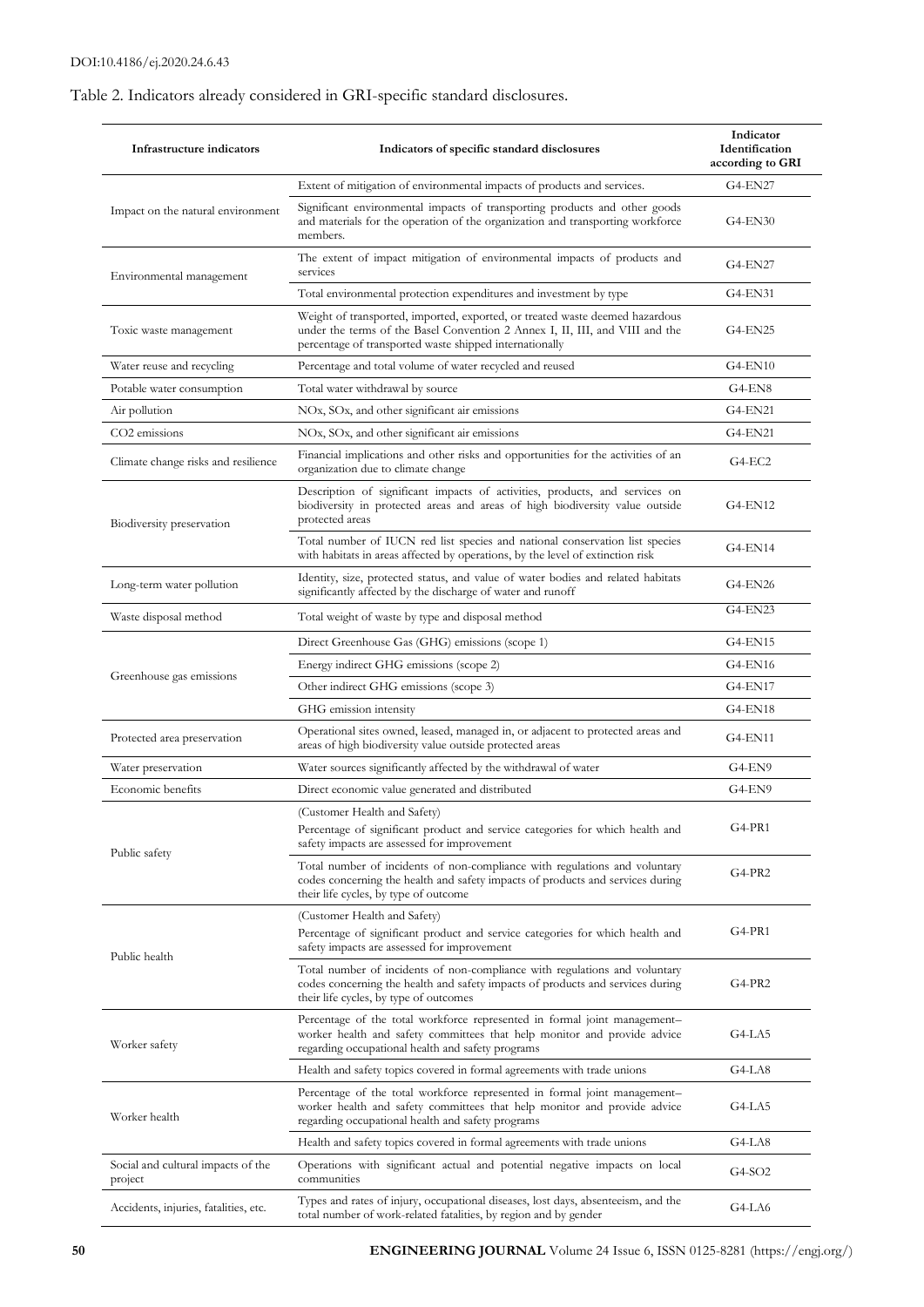| Aspects                   | Indicators                                                      | <b>Report Guidelines</b>                                                                                                                                                                                                                                                                                                                                                                                                                                                                                             |
|---------------------------|-----------------------------------------------------------------|----------------------------------------------------------------------------------------------------------------------------------------------------------------------------------------------------------------------------------------------------------------------------------------------------------------------------------------------------------------------------------------------------------------------------------------------------------------------------------------------------------------------|
|                           | EC-01 Cost of any<br>relocation of people                       | Report each action of relocation. Inform the cost of each action and the total cost. Present<br>the percentage of the cost of each action in relation to the total cost of relocation and the<br>total cost of relocation in relation to the total cost of the project.                                                                                                                                                                                                                                              |
| Economic<br>Environmental | EC-02 Durability of<br>structures                               | Report, during the design and specification phases, if the team considered the durability<br>and maintenance requirements of structures and components. Report which aspects for<br>durability were implemented in construction.                                                                                                                                                                                                                                                                                     |
|                           | EC-03 Ecosystem<br>rehabilitation cost                          | Report each action of rehabilitation. Present the cost of each action and the total cost.<br>Present the percentage of the cost of each action in relation to the total cost of                                                                                                                                                                                                                                                                                                                                      |
|                           | EN-01 Aquatic ecosystem<br>preservation                         | rehabilitation and the total cost of rehabilitation in relation to the total cost of the project.<br>Report the total actions of preservation and protection of rivers, lakes, vernal pools,<br>wetlands, shorelines, or waterbodies performed, as well as to characterize them, their<br>scope, their frequency, and their importance for the reduction of impacts.                                                                                                                                                 |
|                           | EN-02 Disaster risks                                            | Report if, during the planning and design phases, the team considered the possibilities of<br>flood risk, quakes, and potential natural risks. Report which specific actions have been<br>taken to prevent and mitigate risks.                                                                                                                                                                                                                                                                                       |
|                           | EN-03 Drainage systems                                          | Report if sustainable drainage systems have been incorporated in the scheme where<br>appropriate. Present which drainage system is used, the impacts caused, and the actions of<br>prevention/mitigation.                                                                                                                                                                                                                                                                                                            |
|                           | EN-04 Environnent<br>pollution control plan                     | Report the standards, methodologies, and assumptions used, including if the information<br>is calculated, estimated, modeled, or originated from the direct measurements, and also the<br>approach to do so.<br>Specify actions to prevent and mitigate air, land, and water pollutions during construction.                                                                                                                                                                                                         |
|                           | EN-05 Establish a<br>sustainability management<br>system        | Report how the sustainability management system considers the scope, scale, and<br>complexity of the project. Introduce standards, methodologies, and assumptions used,<br>including if the information is calculated, estimated, modeled, or originated from the direct<br>measurements, and also the approach to do so.                                                                                                                                                                                            |
|                           | EN-06 Flood risk during<br>site selection                       | Report if the team considered the characteristics, the environmental issues, and flood risk<br>during the selection of the site location. Report which specific actions have been taken to<br>prevent and mitigate risks.                                                                                                                                                                                                                                                                                            |
|                           | EN-07 Risk of landslides,<br>erosion, and sedimentation         | Report if the team considered the risks of landslides, erosion, and sedimentation on the<br>planning and design stages. Present which specific actions have been taken to manage<br>erosion and prevent landslides.                                                                                                                                                                                                                                                                                                  |
|                           | EN-08 Long-term<br>ground/soil contamination                    | Report how the measures and equipment were incorporated into the project, which will<br>allow the long-term monitoring of the project's impact on the soil. Notify the sources of<br>contamination factors, quantifying the types of contamination that occurred, the extent of<br>the impacts and the measurements to be taken to reduce these impacts.                                                                                                                                                             |
|                           | EN-09 Noise pollution                                           | Report if, during the planning and design phases, the team considered monitoring and<br>mitigation of ambient noise to reduce noise to accepted standard target levels during and<br>after construction. Notify the sources of the factors of emissions, quantifying the extent of<br>the impacts and the measurements to be taken to reduce these impacts.                                                                                                                                                          |
|                           | EN-10 Preservation of<br>historical and archaeological<br>sites | Report how the historical and archaeological sites are identified and develop a sensitive<br>design and approach to conservation and protection. Present the total number of<br>preservation actions and characterize them, their scope, their frequency, and their<br>importance to the reduction of possible impacts.                                                                                                                                                                                              |
|                           | EN-11 Risk management                                           | Report if, during the planning and the design phases, the team developed a documented<br>plan to identify and mitigate risks concerning the many areas of the project. Report which<br>specific actions have been taken to prevent and mitigate risks.                                                                                                                                                                                                                                                               |
|                           | EN-12 Soil conservation                                         | Report if, during the planning and the design phases, the team considered actions for the<br>conservation of topsoil and subsoil and conservation of on-site mineral resources. Report<br>which specific actions have been implemented in the construction stage.                                                                                                                                                                                                                                                    |
|                           | EN-13 Soil restoration                                          | Report in square kilometers the extension of the land remediated for the existing or<br>intended land use, according to applicable legal designations. Report which specific actions<br>have been implemented for the soil restoration.                                                                                                                                                                                                                                                                              |
|                           | EN-14 Sustainable material<br>source                            | Report if, during the planning and the design phases, the team considered responsible<br>sourcing of sustainable materials. Report which specific actions have been taken for the<br>use of sustainable materials.                                                                                                                                                                                                                                                                                                   |
|                           | EN-15 Water pollution<br>control plan                           | Report if, during the planning and the design phases, the team created a plan to control<br>the impacts of the project on the water environment during construction. Notify about<br>standards, methodologies, and assumptions used, including if the information is calculated,<br>estimated, modeled, or originated from the direct measurements and the approach used to<br>do so. Report which specific actions have been taken to control the impacts of the project<br>on the water in the construction stage. |
|                           | SO-01 Access to potable<br>water and sanitation services        | Report if, during the planning and the design phases, the team considered the availability<br>of potable water and sanitation to workers. Report the availability of potable water and<br>sanitation to workers in the construction stage.                                                                                                                                                                                                                                                                           |
| Social                    | SO-02 Conflict sensitivity<br>from locals                       | Report if, during the planning and design phases, the team inquired about local customs.<br>Report if the team monitored and managed possible conflicts in the construction stage.                                                                                                                                                                                                                                                                                                                                   |
|                           | SO-03 Project governance<br>and strategic management            | Report if appropriately skilled personnel were commissioned to undertake the<br>implementation of the management plan, monitoring of the establishment, and review of<br>the objectives and management prescriptions.                                                                                                                                                                                                                                                                                                |

# Table 3. Proposed infrastructure sector disclosure to interlock with the Global Reporting Initiative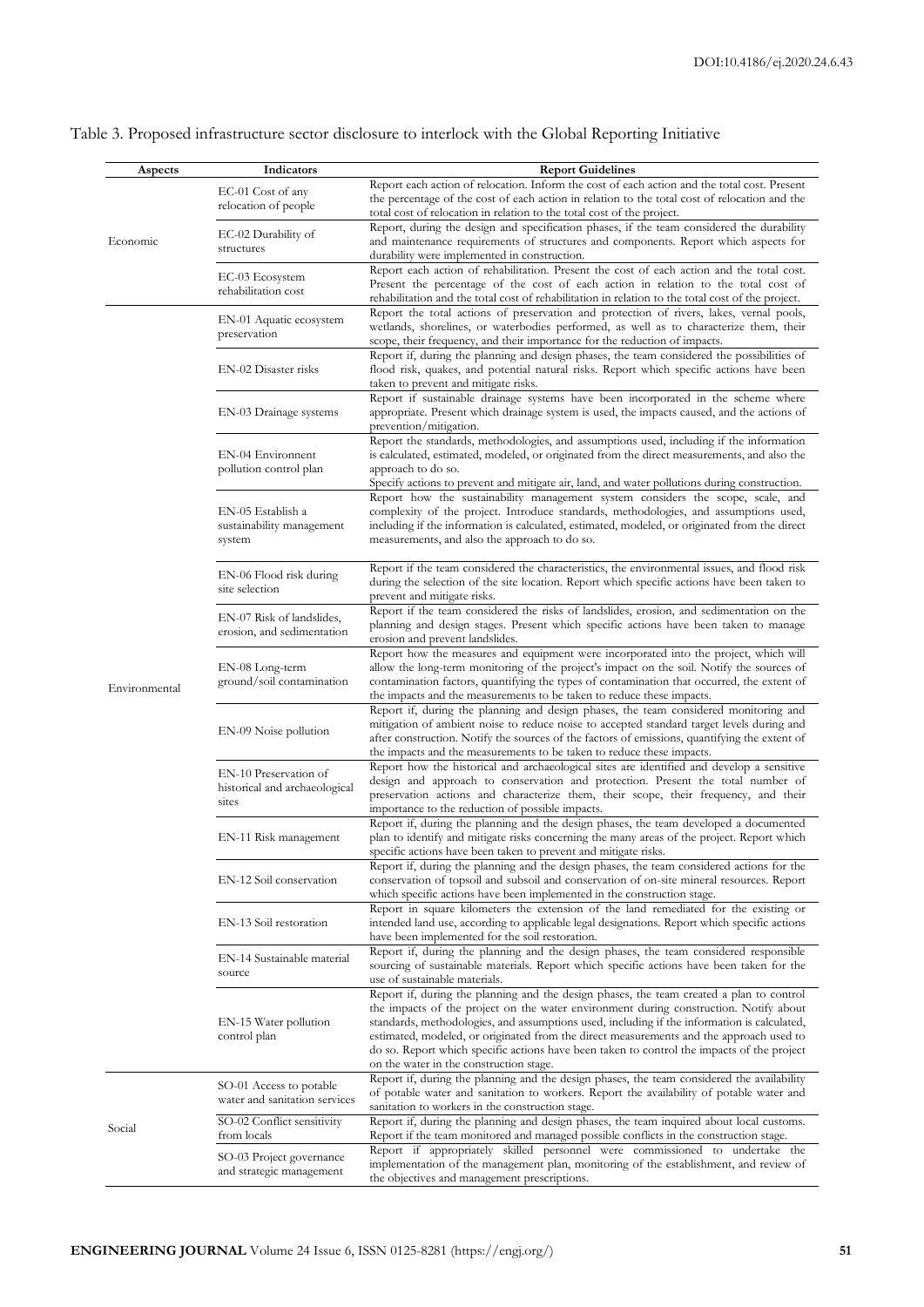Figure 4 shows the number of indicators grouped by focus and Fig. 5 shows the number of indicators of the sustainability assessment tools grouped by the sustainability dimension.



#### Fig. 4. Number of indicators grouped by focus.



Fig. 5. Number of indicators of the sustainability assessment tools grouped by sustainability dimension.

#### **5. Discussion**

In general, environmental indicators are, to a greater or lesser extent, related to environmental health. More specifically, environmental indicators mainly reflect the concern with reducing pollution on the one hand and maximizing preservation on the other, essential and complementary actions in terms of the environmental health of a city or region.

Of the nine social indicators, six are directly related to public or worker health, demonstrating that an important aspect of social sustainability is related to how infrastructure projects impact the health of the people most directly affected by this type of project—people living in the neighborhood and the workers. Of the other social indicators, two are related to the project's social

responsibility to the affected community, and one represents the project's governance issues, emphasizing the importance of project leadership for sustainability.

Two economic indicators involve environmental costs, and two involve economic benefits, of which one targets the economic benefits to the surrounding community arising from the project, and one measures the costs given the life cycle, durability, and maintenance of the project. The results show that the environmental aspect significantly influenced the judgment of the experts regarding the sustainability of infrastructure projects. The resulting indicators also reflected the tendency to utilize a higher proportion of environmental sustainability indicators, which is in agreement with previous studies [5, 14, 19, 22, 59, 60].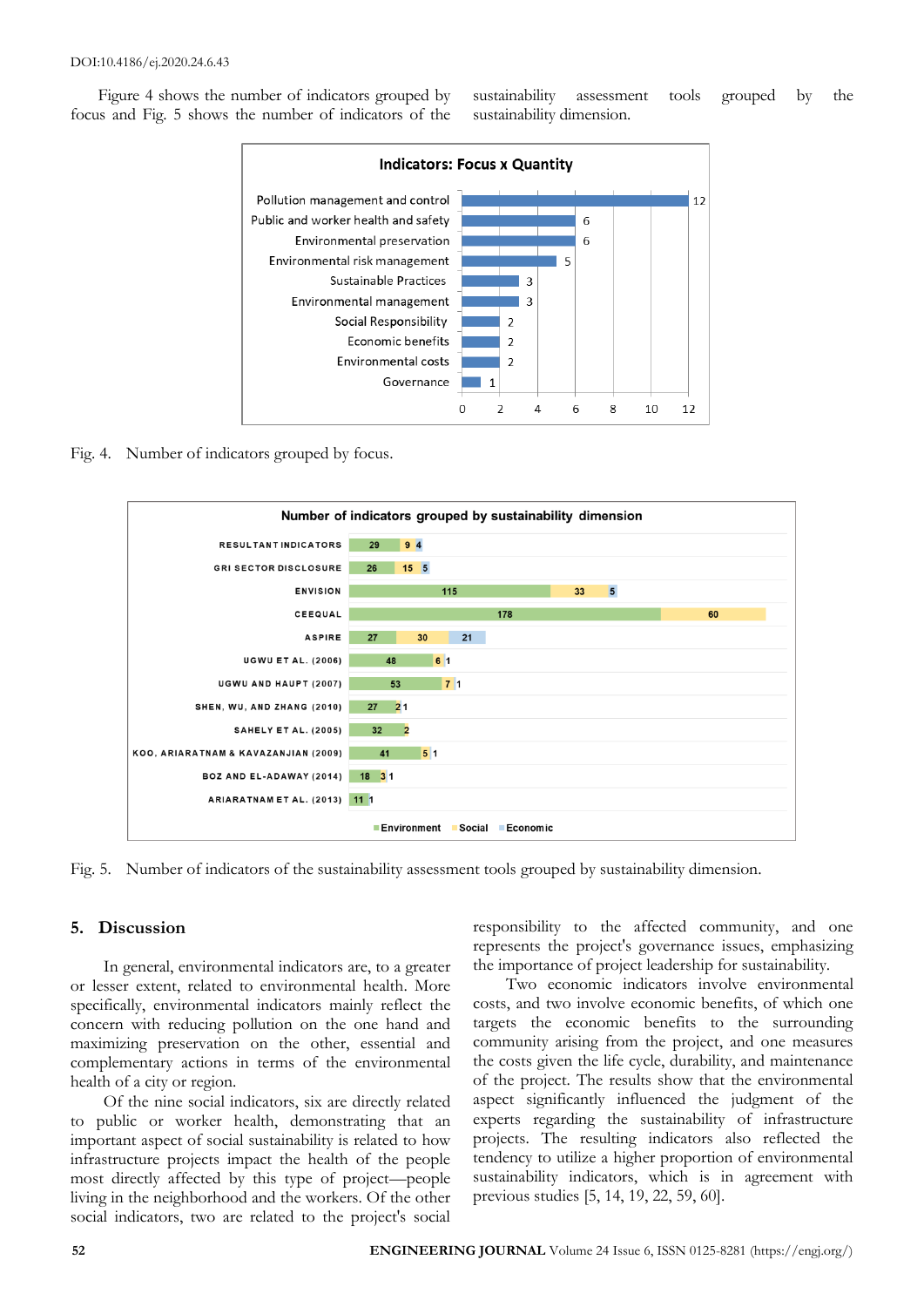When we consider the indicators evaluated as essential (Table 1), analysis of Fig. 3 shows that regarding the professional area, the assessment of managers concerning the essentiality was mainly between 70 and 90% of the indicators, and those of the engineers were between 70 and 100%. Only less than 5% of engineers assessed that less than 50% of the indicators are essential. When we consider the essentiality of the indicators above 80%, the analysis of Fig. 3 shows that for the environmental dimension, the evaluation of engineers and managers was very similar, between 60 and 70%. Regarding the economic and social dimensions, the engineers did not attribute this essentiality to the economic indicators, giving greater emphasis to the social aspects.

One possible explanation for this result concerns the difference between professional activities. The engineer is responsible for the operationalization of the construction activities, which makes the environmental and social impacts more visible than the economic ones. Besides, it is common to find as a characteristic of the engineer's profile, that of being able to understand the impact of engineering solutions in the socioenvironmental context. In the project management environment, the factors of scope, time, and cost are conflicting and interdependent. They must be balanced by the project manager for the project success, which is why they are called Triple Constraint. Thus, the cost factor is more present in the activities of managers than in that of engineers.

These analyses show that the economic indicators are still a controversial aspect and are little explored in the field of sustainability indicators in infrastructure projects, which is confirmed by Boz & El-adaway [19]. Also, environmental indicators tend to be considered more critical than others.

Analysis of the indicators considered essential for engineers and managers reveals a significant presence of indicators linked to risk management: flood risk during site selection; risk management; climate change risks and resilience, risk of landslides, erosion, and sedimentation; and disaster risks, which is in agreement with the literature that states the high level of risk involving infrastructure projects due to their extension and impact [3, 12,13, 61].

Figure 4 shows that the 42 indicators can be grouped according to their focus on ten themes, of which Pollution management and control (29%), Environmental preservation (14%), and Public and worker health and safety  $(14 \%)$  contains more than 50% of the indicators. In the discussions on sustainability, in general, these three themes have been widely discussed.

Comparing the essential indicators with other related instruments, it is possible to notice a considerable reduction in the number of indicators regarding ENVISION, CEEQUAL, ASPIRE, Ugwu et al. [13], and Ugwu and Haupt [9]. At the same time, the resulting indicators involve the environmental, economic and

social aspects by following the holistic model of the Triple Bottom Line, with a better balance than ENSIVION, CEEQUAL, Ugwu, et al. [13], Ugwu and Haupt [10], Shen et al. [15], Sahely et al. [14], Koo et al. [24], Boz & El-Adaway [19] and Ariaratnam et al. [18]. Considering the number of indicators for the environmental, economic, and social aspects, the most balanced instrument in this scenario is ASPIRE, as shown in Fig. 5.

When comparing the essential indicators with the sectoral contents of GRI "Construction and Real Estate", it is possible to notice that specific indicators of infrastructure projects are missing in this sectorial content, such as noise pollution, toxic waste, preservation of historical and archaeological sites, disaster risks, climate change risks, flood risk during site selection, likelihood of landslides, erosion and sedimentation, access to potable water and sanitation services, drainage systems, life-cycle cost, and durability of structures.

This result is in agreement with the research of Liu et al. [62] that compared instruments intended to measure sustainability in construction projects in general and specific instruments for infrastructure projects. The authors conclude that particular aspects are covered only by tools of measurement in infrastructure projects, such as durability, benefits, landscape, humanities, culture, and creativity.

Considering that out of the 42 indicators that are considered essential 21 are already considered by the GRI, the data in Fig. 6 show that most of the additional indicators added in GRI by the infrastructure sector disclosure are related to pollution management and control (8) and public and worker health and safety (5), representing 62% of the total additional indicators.

## **6. Conclusion**

Due to their scale and nature, infrastructure projects can have significant environmental, social, and economic impacts. Aimed at evaluating the sustainability of these projects, several researchers have related indicators considered appropriate to this kind of analysis. However, the substantial increase in the number of infrastructure sustainability indicators introduces the risk that it might become too extensive. A significant problem related to the evaluation process through indicators is to identify sustainability indicators and to select an indicator set.

At the same time, there are specific aspects of infrastructure projects that are not covered by the indicators of sustainability-reporting instruments for construction in general. Also, there are no reports that identify the indicators that must be included in the GRI to improve aspects related to the environmental, social, and economic health of infrastructure projects. This study addresses these gaps.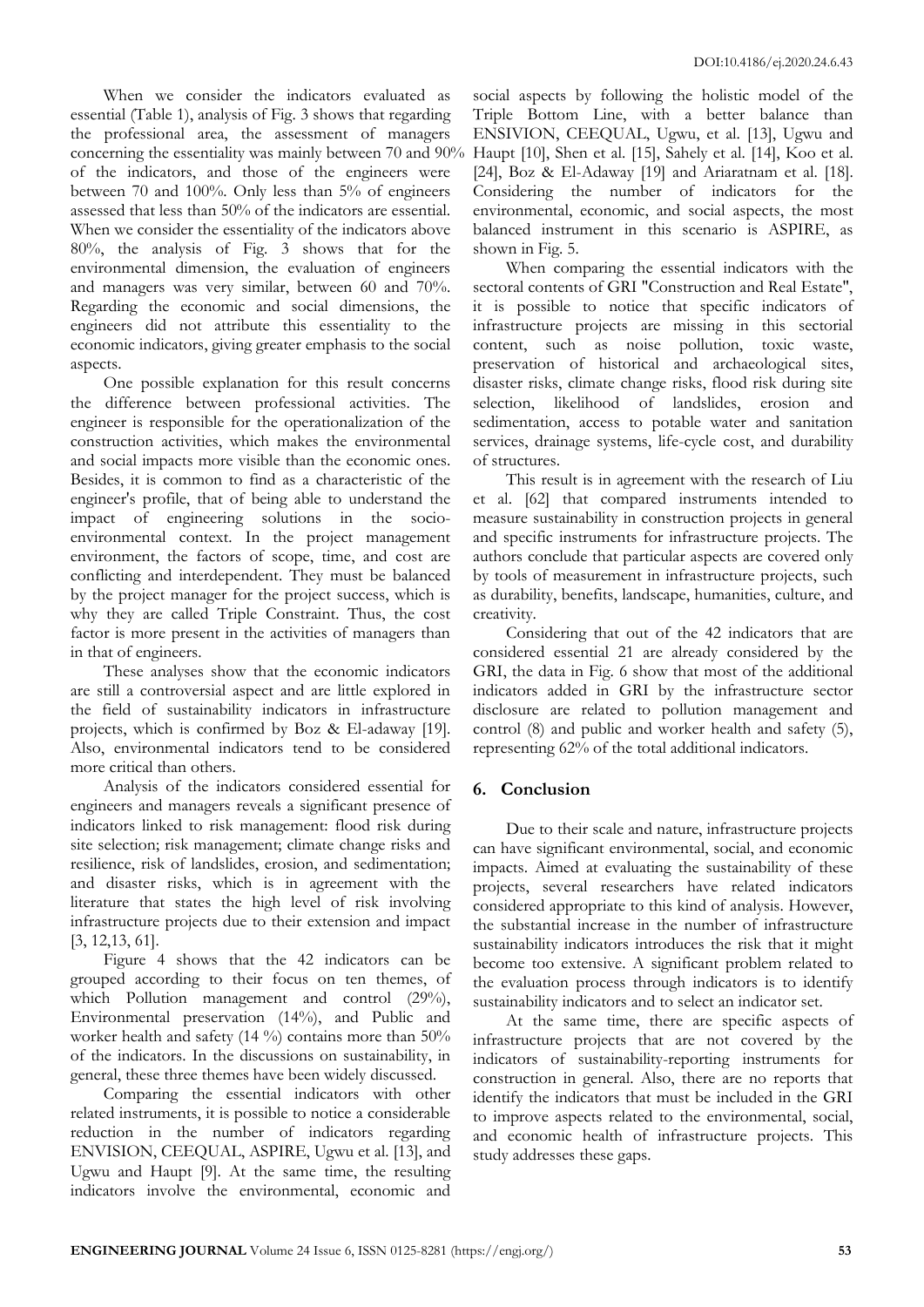

Fig. 6. Amount added to the GRI indicators by the infrastructure sector disclosure for each focus of approach.

At the same time, there are specific aspects of infrastructure projects that are not covered by the indicators of sustainability-reporting instruments for construction in general. Also, there are no reports that identify the indicators that must be included in the GRI to improve aspects related to the environmental, social, and economic health of infrastructure projects. This study addresses these gaps.

As for the goal of identifying the indicators of evaluating the sustainability of infrastructure projects considered the most important by researchers who publish on the topic, the strategy of focusing on the indicators with broader bibliographical support that concentrates the scope of research to increase the concentration of the respondents and consequently the quality of answers was adopted. After extensive analysis to eliminate redundancies, the result was a relation containing 97 indicators considered by researchers as suitable for the evaluation of infrastructure sustainability. This summary of indicators is an important contribution to the literature on the subject.

The results show that the environmental aspect significantly influenced the judgment of the experts regarding the sustainability of infrastructure projects, and, in general, environmental indicators are, to a greater or lesser extent, related to environmental health. Regarding the goal of identifying indicators that can be considered essential, following an experts' opinion survey, we found that 42 indicators may be considered essential to assess the sustainability of the infrastructure projects. The possibility of reducing the number of indicators to be evaluated, considering only the essential ones, is an important contribution for professionals in the area.

As for the objective to propose a specific set of indicators that enable the inclusion in the GRI project sustainability reports of a specific sector to assess the sustainability of the infrastructure projects, using the relation of the indicators considered essential as its basis, we found the need to add 21 indicators.

Considering the importance of the GRI project sustainability reports in international sustainability assessment, this paper contributes to the evaluation of infrastructure project sustainability, proposing a GRI infrastructure sector disclosure.

The results show that of the 21 indicators proposed for the infrastructure sector disclosure, eight are related to pollution management and control, and five are related to public and worker health and safety. The results also show that economic indicators are still a controversial aspect and are little explored in the field of sustainability indicators in infrastructure projects, agreeing with other researchers' work on the theme.

The comparison of the indicators considered essential to the other related instruments in this study shows a significant reduction in the number of indicators, involving environmental, economic, and social aspects by following the holistic model of the Triple Bottom Line.

This study has a typical research limitation based on the literature review. Although extensive and detailed bibliographic research was conducted, the possibility remains that something important may not have been studied. Also, It is important to stress that by focusing on fewer indicators, it is possible that indicators that are relevant to specific realities, depending on the location and characteristics of the infrastructure project, may not be considered.

To improve the results of this research, we have two suggestions. The first is to conduct a survey with specialists in infrastructure projects to identify other economic and social indicators based on the experience of these professionals, since in the literature on the subject, there are few references to this type of indicator. The second is to use the set of identified indicators in real cases of infrastructure projects to assess the needs for improvement concerning their effectiveness for the dissemination of sustainability aspects. However, we recognize that this will be a time-consuming process, considering the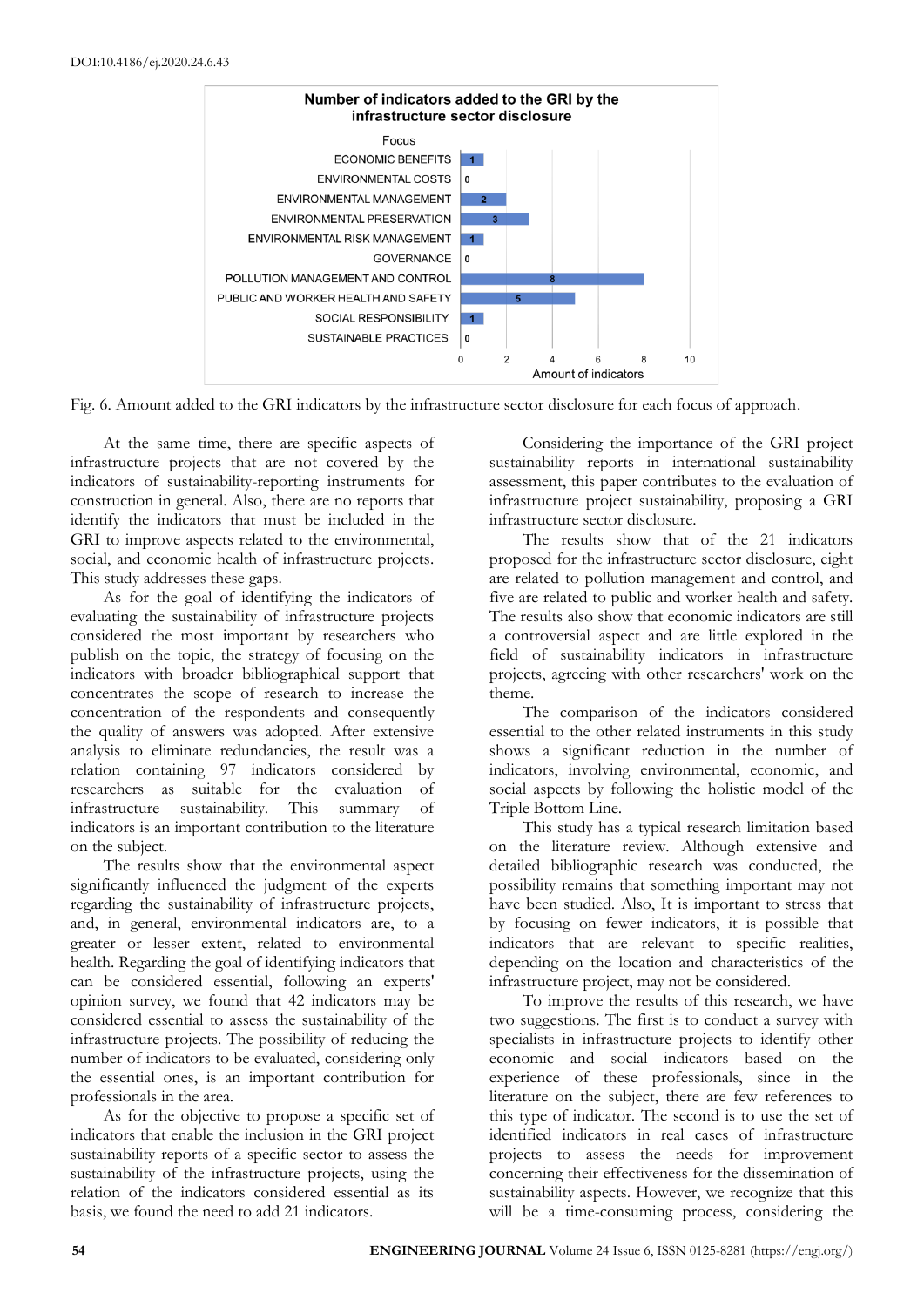deadlines usually demanded by this type of project. We hope that future developments of this research will encourage other researchers to identify and quantify the impacts of infrastructure projects.

#### **Acknowledgments**

The authors would like to thank Universidade Federal Fluminense, Brazil, for funding the research reported in this paper. The authors would like to thank all the experts who answered the survey. The authors also express their gratitude to the editor and anonymous reviewers for comments and suggestions.

### **Conflicts of Interest**

The authors declare no conflict of interest.

#### **References**

- [1] W. Jiradamkerng, "Productivity management of road construction in Thailand by EZStrobe simulation system—Case study: 0.15 m. Thick subbase course construction," *Eng. J.*, vol. 20, no. 3, pp. 184-195, 2016.
- [2] F. Pardo-Bosch and A. Aguado, "Sustainability as the key to prioritize investments in public infrastructures," *Environmental Impact Assessment Review*, vol. 60, pp. 40–51, 2016.
- [3] S. Dasgupta and E. K. Tam, "Indicators and framework for assessing sustainable infrastructure," *Canadian Journal of Civil Engineering*, vol. 32, no. 1, pp. 30–44, 2005.
- [4] J. Han and W. N. Xiang, "Analysis of material stock accumulation in China's infrastructure and its regional disparity," *Sustainability Science*, vol. 8, no. 4, pp. 553-564, 2013.
- [5] R. Y. J. Siew, M. C. A. Balatbat, and D. G. Carmichael, "A review of building/infrastructure sustainability reporting tools (SRTs)," *Smart and Sustainable Built Environment*, vol. 2, no. 2, pp. 106–139, 2013.
- [6] A. V. Mansur, E. S. Brondízio, S. Roy, S. Hetrick, N. D. Vogt, and A. Newton, "An assessment of urban vulnerability in the Amazon Delta and Estuary: A multi-criterion index of flood exposure, socio-economic conditions and infrastructure," *Sustainability Science*, vol. 11, no. 4, pp. 625-643, 2016.
- [7] Y. Sawada, "The impacts of infrastructure in development: A selective survey," ADBI Working Paper 511, Tokyo, Asian Development Bank Institute, 2015. [Online]. Available: http://www.adbi.org/workingpaper/2015/01/20/6526.impacts.infrastructure.i n.dev/
- [8] A. L. Brown and I. Van Kamp, "WHO environmental noise guidelines for the European region: A systematic review of transport noise interventions and their impacts on health," *International Journal of Environmental Research and Public Health*, vol. 14, pp. 1-39, 2017.
- [9] A. Riley-Powell, G. Lee, N. Naik, K. Jensen, C.O'Neal, G. Salmón-Mulanovich, S. M. Hartinger, D. G. Bausch, and V. Paz-Soldan, "The impact of road construction on subjective well-being in communities in Madre de Dios, Peru," *International Journal of Environmental Research and Public Health*, vol. 15, no. 6, pp. 1-16, 2018.
- [10] K. Udomsilp, T. Arayakarnkul, S. atarakitpaisarn, P. Komolkiti, J. Rudjanakanoknad, and C. swakul, "Traffic data analysis on Sathorn Road with synchro optimization and traffic simulation," *Eng. J.*, vol. 21, no. 6, pp. 57-67, 2017.
- [11] S. R. Januchowski-Hartley, C. Jézéquel, and P. A. Tedesco, "Modelling built infrastructure heights to evaluate common assumptions in aquatic conservation," *Journal of Environmental Management*, vol. 232, pp. 131-137, 2019.
- [12] O. O. Ugwu and T. C. Haupt, "Key performance" indicators and assessment methods for infrastructure sustainability—A South African construction industry perspective," *Building and Environment*, vol. 42, no.2, pp. 665-680, 2007.
- [13] O. O. Ugwu, M. M. Kumaraswamy, A. Wong, and S. T. Ng, "Sustainability appraisal in infrastructure projects (SUSAIP): Part 1. Development of indicators and computational methods," *Automation in Construction*, vol. 15, no.2, pp. 239-251, 2006.
- [14] H. R. Sahely, C. A. Kennedy, and B. J. Adams, "Developing sustainability criteria for urban infrastructure systems," *Canadian Journal of Civil Engineering*, vol. 32, no.1, pp. 72–85, 2005
- [15] L. Shen, Y. Wu, and X. Zhang, "Key assessment indicators for the sustainability of infrastructure projects," *Journal of Construction Engineering and Management*, vol. 137, no. 6, pp. 441–451, 2010.
- [16] C. Dyer, C. Luebkeman, and A. Guthrie, "A profitable and resource efficient future: Catalyzing retrofit finance and investing in commercial real estate," World Economic Forum, Geneva, Switzerland, 2011.
- [17] A. K. Surjan, and R. Shaw, "'Eco-city' to 'disaster-resilient eco-community': A concerted approach in the coastal city of Puri, India," *Sustainability Science*, vol. 3, no. 2, pp. 249-265, 2008.
- [18] S. T. Ariaratnam, K. Piratla, A. Cohen, and M. Olson, "Quantification of sustainability index for underground utility infrastructure projects," *Journal of Construction Engineering and Management*, vol. 139, no. 12, pp. 1-9, 2013.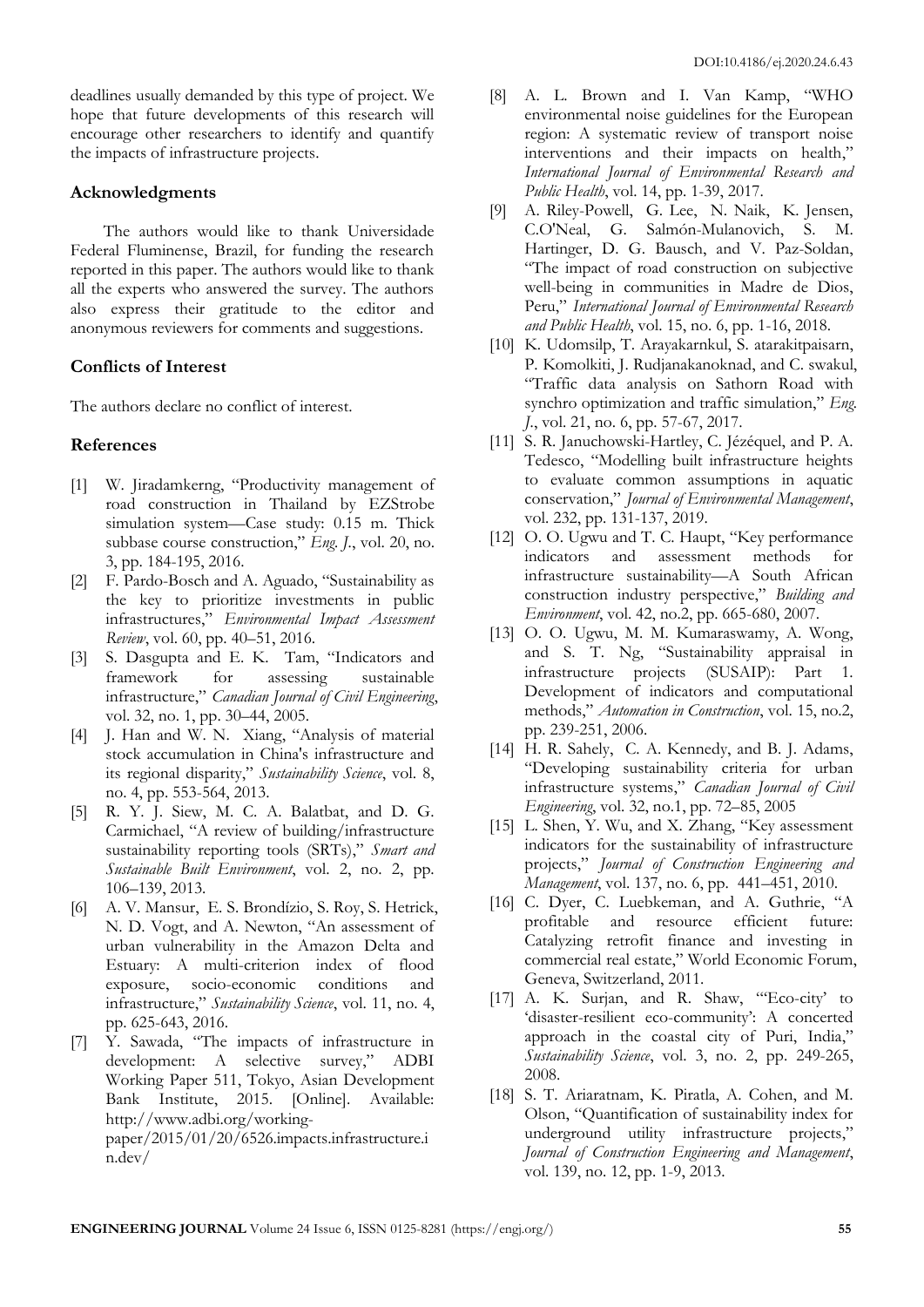- [19] M. A. Boz and I. H. El-adaway, "Creating a holistic systems framework for sustainability assessment of civil infrastructure projects," *Journal of Construction Engineering and Management*, vol. 141, no. 2, pp. 1-11, 2014.
- [20] I. Degert, P. Parikh, and R. Kabir, "Sustainability assessment of a slum upgrading intervention in Bangladesh," *Cities*, vol. 56, pp. 63–73, 2016.
- [21] A. Schweikert, X. Espinet, and P. Chinowsky, "The triple bottom line: bringing a sustainability framework to prioritize climate change investments for infrastructure planning," *Sustainability Science*, vol. 13, no. 2, pp. 377-391, 2018.
- [22] T. Yigitcanlar and F. Dur, "Developing a sustainability assessment model: The sustainable infrastructure, land-use, environment, and transport model," *Sustainability*, vol. 2, no. 1, pp. 321–340, 2010.
- [23] G. Fernández-Sánchez and F. Rodríguez-López, "A methodology to identify sustainability indicators in construction project management— Application to infrastructure projects in Spain," *Ecological Indicators*, vol. 10, no. 6, pp. 1193-1201, 2010.
- [24] D. H. Koo, S. T. Ariaratnam, and E. Kavazanjian, "Development of a sustainability assessment model for underground infrastructure projects," *Canadian Journal of Civil Engineering*, vol. 36, no. 5, pp. 765–776, 2009.
- [25] T. Rogmans, and M. Ghunaim, "A framework for evaluating sustainability indicators in the real estate industry," *Ecological Indicators*, vol. 66, pp. 603-611, 2016.
- [26] V. Klevas, D. Streimikienea, and A. Kleviene, "Sustainability assessment of the energy projects implementation in regional scale," *Renewable and Sustainable Energy Reviews*, vol. 13, no. 1, pp. 155- 166, 2009.
- [27] H. Rosenthal, "Sustainability assessment and indicator development: The electricity system in Dalian, China (master's thesis)," Univ. of Waterloo, Waterloo, ON, Canada, 2004.
- [28] C. M. Jeon, and A. Amekudzi, "Addressing sustainability in transportation systems: Definitions, indicators, and metrics," *Journal of Infrastructure Systems*, vol. 11, no. 1, pp. 31-50, 2005.
- [29] W. Ottevanger, M. Deimel, and K. S. V. Gendt, "Infrastructure planning—The environmental impact assessment for a Netherlands-Germany rail link," *Impact Assessment and Project Appraisal*, vol. 18, no. 1, pp. 77-85, 2000.
- [30] M. Lundin and G. M. Morrison, "A life cycle assessment based procedure for the development of environmental sustainability indicators for urban water systems," *Urban Water*, vol. 4, no. 2, pp. 145-152, 2002.
- [31] Arup & Engineers Against Poverty, "A sustainability, poverty and infrastructure routine for evaluation (ASPIRE)," Research and development, London, United Kingdom, 2009.
- [32] CEEQUAL, *Assessment Manual for Projects in the UK & Ireland*. Watford, England, 2010.
- [33] Institute for Sustainable Infrastructure, *ENVISION: Rating System for Sustainable Infrastructure*. Washington, USA, 2015
- [34] GRI, "Construction and real estate: Sector disclosures," Global Reporting Initiative, Amsterdam, 2014.
- [35] C. A. Adams and G. R. Frost, "Integrating sustainability reporting into management practices," *Accounting Forum*, vol. 32, no. 4, pp. 288–302, 2008.
- [36] J. Bebbington, J. Brown, and B. Frame, "Accounting technologies and sustainability assessment models," *Ecological Economics*, vol. 61, no. 2–3, pp. 224–236, 2007.
- [37] J. Bebbington and R. Gray, "An account of sustainability: Failure, success and a reconceptualization," *Critical Perspectives on Accounting*, vol. 12, no. 5, pp. 557–587, 2001.
- [38] M. J. Jones, "Accounting for the environment: Towards a theoretical perspective for environmental accounting and reporting," *Accounting Forum*, vol. 34, no. 2, pp. 123–138, 2010.
- [39] J. Pope, D. Annandale, and A. Morrison-Saunders, "Conceptualizing sustainability assessment," *Environmental Impact Assessment Review*, vol. 24, no. 6, pp. 595–616, 2004.
- [40] J. Bebbington, C. Larrinaga, and J. M. Moneva, "Corporate social reporting and reputation risk management," *Accounting, Auditing and Accountability Journal*, vol. 21, no. 3, pp. 337–361, 2008.
- [41] A. R. Belal, "Stakeholder accountability or stakeholder management: A review of UK firms social and ethical accounting, auditing and reporting (SEAAR) practices," *Corporate Social Responsibility and Environmental Management*, vol. 9, no. 1, pp. 8–25, 2002.
- [42] G. Georgakopoulos and I. Thomson, "Social reporting, engagements, controversies and conflict in an arena context," *Accounting, Auditing and Accountability Journal*, vol. 21, no. 8, pp. 1116– 1143, 2008.
- [43] A. L. Dahl, "Achievements and gaps in indicators for sustainability," *Ecological Indicators*, vol. 17, pp. 14–19, 2012.
- [44] R. Hueting and L. Reijnders, "Broad sustainability contra sustainability: The proper construction of sustainability indicators," *Ecological Economics*, vol. 50, no. 3, pp. 249–260, 2004.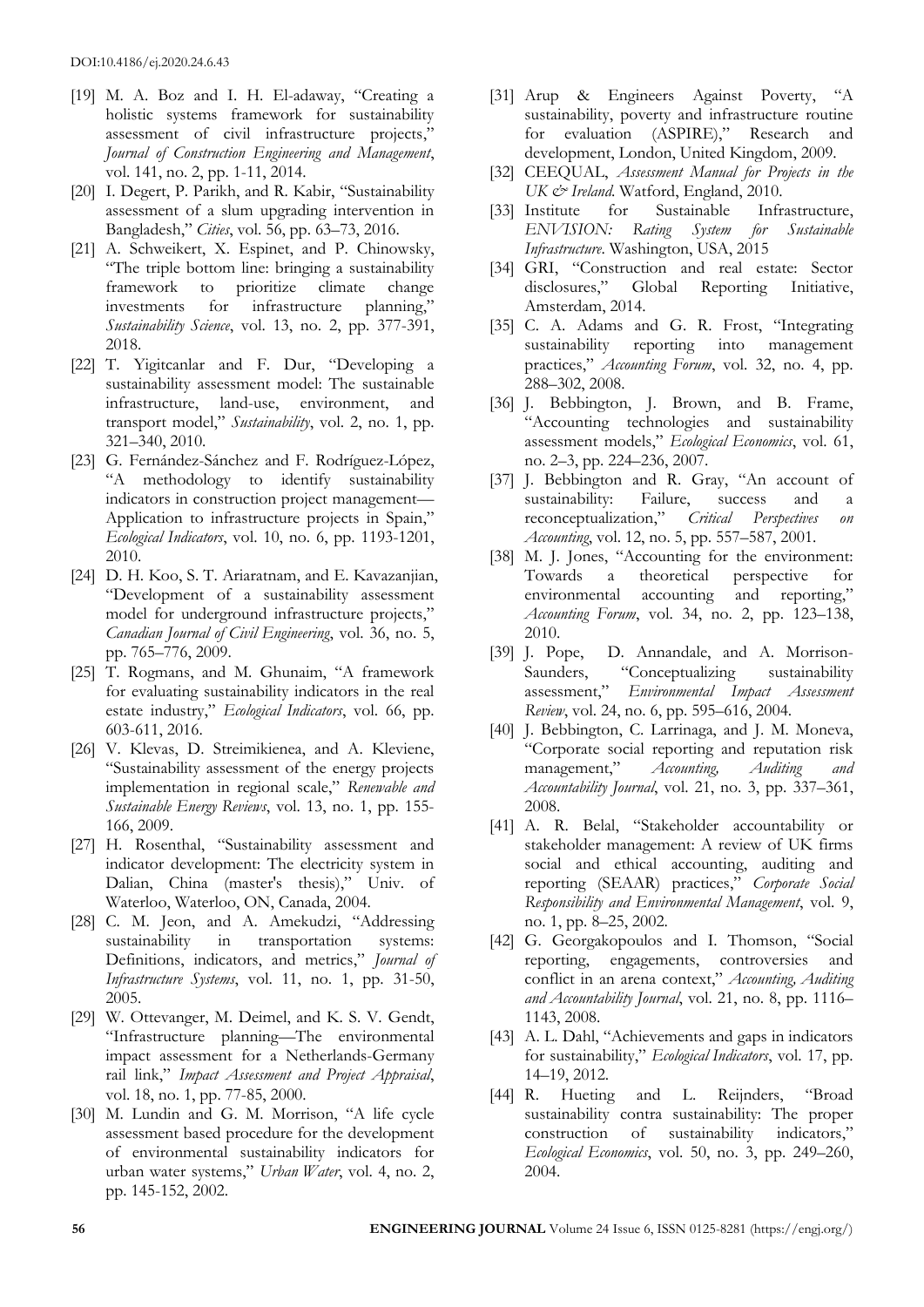- [45] V. Lesic, R. E. Hodgett, A. Pearman, and A. Peace, "How to improve impact reporting for sustainability," *Sustainability*, vol. 11, pp. 1-21, 2019.
- [46] D. Giacomini, L. Rocca, C. Carini, and M. Mazzoleni, "Overcoming the barriers to the diffusion of sustainability reporting in Italian LGOs: Better Stick or Carrot?," *Sustainability*, vol. 10, pp. 1-14, 2018.
- [47] A. A. S. Batista and A. C. Francisco, "Organizational sustainability practices: A study of the firms listed by the corporate sustainability index," *Sustainability*, vol, 10, pp. 1-13, 2018.
- [48] F. Marimon, M. del Mar Alonso-Almeida, M. del Pilar Rodríguez, and K. A. C. Alejandro, "The worldwide diffusion of the global reporting initiative: What is the point?," *Journal of Cleaner Production*, vol. 33, pp. 132–144, 2012.
- [49] M. Milne and R. Gray, "W(h)ither ecology? The triple bottom line, the Global Reporting Initiative, and corporate sustainability reporting," *Journal of Business Ethics*, vol. 118, no. 1, pp. 13–29, 2012.
- [50] R. Nikolaeva and M. Bicho, "The role of institutional and reputational factors in the voluntary adoption of corporate social responsibility reporting standards," *Journal of the Academy of Marketing Science*, vol. 39, no. 1, pp. 136–157, 2011.
- [51] L. Vigneau, M. Humphreys, and J. Moon, "How do firms comply with international sustainability standards? Processes and consequences of adopting the Global Reporting Initiative," *Journal of Business Ethics*, vol. 131, no. 2, pp. 469–486, 2015.
- [52] A. Willis, "The role of the Global Reporting Initiative's sustainability reporting guidelines in the social screening of investments," *Journal of Business Ethics*, vol. 43, no. 3, pp. 233–237, 2004.
- [53] GRI, "Reporting principles and standard disclosures," Global Reporting Initiative, Amsterdam, 2013.
- [54] J. Webster and R. T. Watson, "Analyzing the past to prepare for the future: Writing a literature review," *MIS Quarterly*, vol. 26, pp. 11–23, 2002.
- [55] N. Gudienė, A. Banaitis, V. Podvezko, and N. Banaitienė, "Identification and evaluation of the critical success factors for construction projects in Lithuania: AHP approach," *Journal of Civil Engineering and Management*, vol. 20, no. 3, pp. 350–359, 2014.
- [56] C. H. Lawshe, "A quantitative approach to content validity," *Personnel Psychology*, vol. 28, no. 4, 563–566, 1975.
- [57] C. Ayre and A. J. Scally, "Critical values for Lawshe's content validity ratio: Revisiting the original methods of calculation," *Measurement and Evaluation in Counseling and Development*, 47, no. 1, pp. 79–86, 2014.
- [58] L. J. Cronbach, "Coefficient alpha and the internal structure of tests," *Psycometrika*, vol. 16, no. 3, pp. 297–334, 1951.
- [59] A. Fricker, "Measuring up to sustainability," *Futures*, vol. 30, no. 4, pp. 367–375, 1998.
- [60] A. G. Silvius and R. Schipper, "A maturity model for integrating sustainability in projects and project management," in *24th World Congress of the International Project Management Association (IPMA)*, Istanbul, Turkey, 2010.
- [61] T. Quinn, F. Bousquet, C. Guerbois, L. Heider, and K. Brown, "How local water and waterbody meanings shape flood risk perception and risk management preferences," *Sustainability Science*, vol. 14, no. 30, pp. 565–578, 2019.
- [62] T. Y. Liu, P. H. Chen, and N. N. Chou, "Comparison of Assessment Systems for Green Building and Green Civil Infrastructure," *Sustainability*, vol. 11, no. 7, pp. 1-22, 2019.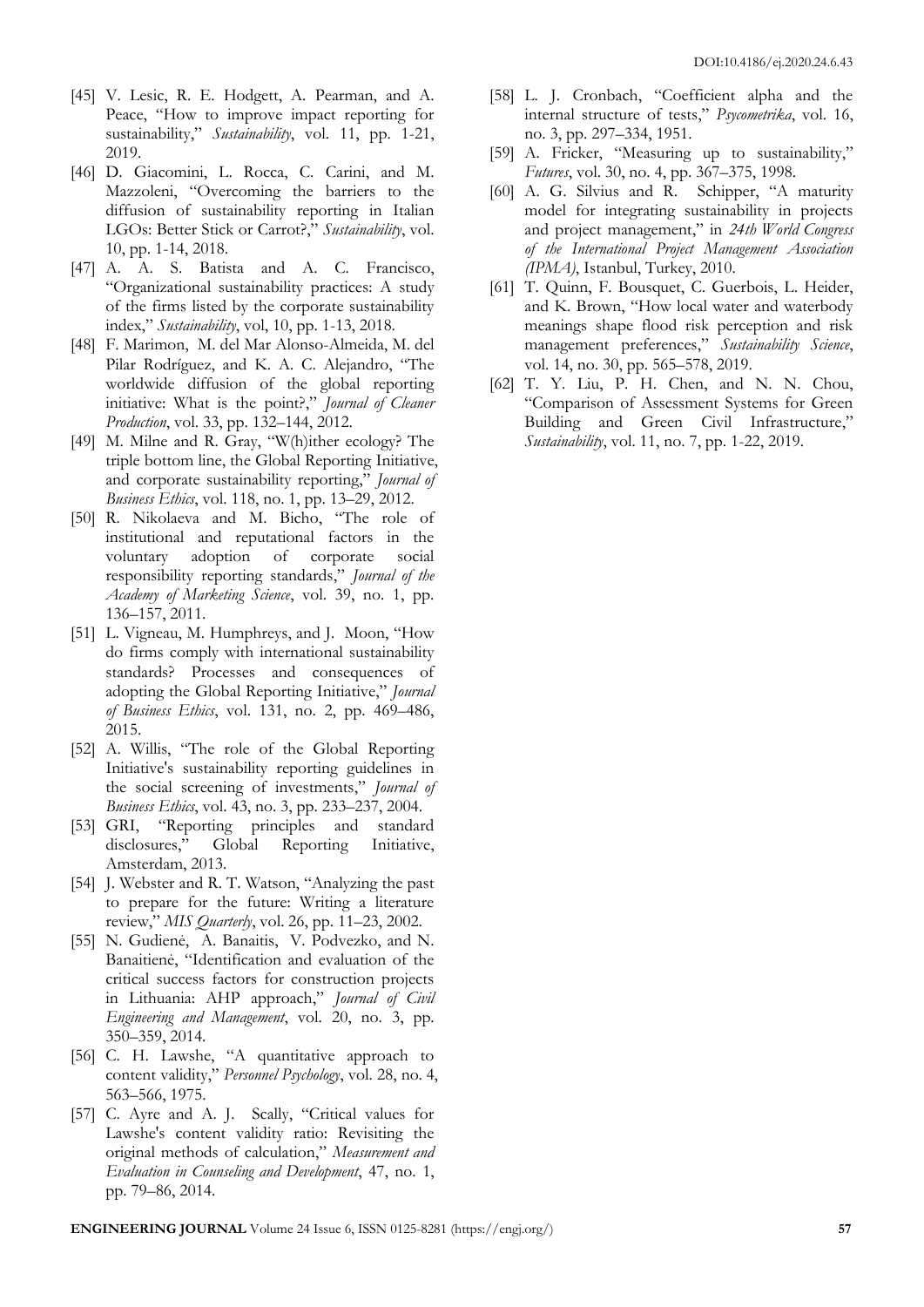| Minimization of adverse impacts on the local air quality by taking appropriate<br>Air pollution<br>Environment<br>1.<br>measures at the construction stage<br>CO <sub>2</sub> emissions of the project during construction and CO <sub>2</sub> emission assessment<br>2.<br>$CO2$ emissions<br>3.<br>Greenhouse gas emissions<br>Greenhouse gas emission intensity of the entire project<br>Emissions from the manufacturing and transportation of building materials<br>Indirect emissions<br>4.<br>and construction equipment and offsite construction-related staff activities<br>Minimization of adverse impacts on indoor air quality during the construction<br>5.<br>Indoor air quality<br>stage by taking appropriate measures in design and construction<br>Preservation and protection of rivers, lakes, vernal pools, wetlands, shorelines,<br>Aquatic ecosystem<br>6.<br>or waterbodies<br>preservation<br>Consultation with regulatory authorities about water issues related to the<br>Impact of the assessment<br>7.<br>project, including the need for any consents<br>on water under competent<br>legislation<br>Incorporation of measures or equipment into the project that will allow long-<br>Long-term water pollution<br>8.<br>term monitoring of the impact of the project on the water environment<br>Incorporation of means to monitor water performance during operations<br>9.<br>Potable water<br>consumption<br>10. Water pollution control<br>Creation and implementation of a plan to control the impacts of the project on<br>the water environment during construction<br>plan<br>At the construction stage, protection of existing water features from<br>11. Water preservation<br>degradation or physical damage by the construction plant and processes<br>Potable water consumption reduction through water reuse and recycling<br>12. Water reuse and recycling<br>Minimization of the need for land acquisition (outright purchases and/or<br>13. Land acquisition<br>expropriation of property and purchases of access rights such as rights of way)<br>Extent of loss of habitat or feeding grounds<br>14. Habitat and feeding<br>ground preservation<br>15. Risk of landslides, erosion,<br>Following of best-management practices to manage erosion and prevent<br>landslides<br>and sedimentation<br>Incorporation of measures or equipment into the project that will allow long-<br>16. Long-term ground/soil<br>term monitoring of the project's impact on the soil<br>contamination<br>17. Soil conservation<br>Conservation of topsoil and subsoil and conservation of on-site mineral<br>resources<br>Land remediated and in need of remediation for the existing or intended land<br>18. Soil restoration<br>use, according to applicable legal designations<br>Design of the project to balance cut and fill to reduce the dredged/excavated<br>19. Dredged/excavated |  |
|-----------------------------------------------------------------------------------------------------------------------------------------------------------------------------------------------------------------------------------------------------------------------------------------------------------------------------------------------------------------------------------------------------------------------------------------------------------------------------------------------------------------------------------------------------------------------------------------------------------------------------------------------------------------------------------------------------------------------------------------------------------------------------------------------------------------------------------------------------------------------------------------------------------------------------------------------------------------------------------------------------------------------------------------------------------------------------------------------------------------------------------------------------------------------------------------------------------------------------------------------------------------------------------------------------------------------------------------------------------------------------------------------------------------------------------------------------------------------------------------------------------------------------------------------------------------------------------------------------------------------------------------------------------------------------------------------------------------------------------------------------------------------------------------------------------------------------------------------------------------------------------------------------------------------------------------------------------------------------------------------------------------------------------------------------------------------------------------------------------------------------------------------------------------------------------------------------------------------------------------------------------------------------------------------------------------------------------------------------------------------------------------------------------------------------------------------------------------------------------------------------------------------------------------------------------------------------------------------------------------------------------------------------------------------------------------------------------------------------------------------------------------------------------------------------------------------------------------------------------------------------------------------------------------------------|--|
|                                                                                                                                                                                                                                                                                                                                                                                                                                                                                                                                                                                                                                                                                                                                                                                                                                                                                                                                                                                                                                                                                                                                                                                                                                                                                                                                                                                                                                                                                                                                                                                                                                                                                                                                                                                                                                                                                                                                                                                                                                                                                                                                                                                                                                                                                                                                                                                                                                                                                                                                                                                                                                                                                                                                                                                                                                                                                                                             |  |
|                                                                                                                                                                                                                                                                                                                                                                                                                                                                                                                                                                                                                                                                                                                                                                                                                                                                                                                                                                                                                                                                                                                                                                                                                                                                                                                                                                                                                                                                                                                                                                                                                                                                                                                                                                                                                                                                                                                                                                                                                                                                                                                                                                                                                                                                                                                                                                                                                                                                                                                                                                                                                                                                                                                                                                                                                                                                                                                             |  |
|                                                                                                                                                                                                                                                                                                                                                                                                                                                                                                                                                                                                                                                                                                                                                                                                                                                                                                                                                                                                                                                                                                                                                                                                                                                                                                                                                                                                                                                                                                                                                                                                                                                                                                                                                                                                                                                                                                                                                                                                                                                                                                                                                                                                                                                                                                                                                                                                                                                                                                                                                                                                                                                                                                                                                                                                                                                                                                                             |  |
|                                                                                                                                                                                                                                                                                                                                                                                                                                                                                                                                                                                                                                                                                                                                                                                                                                                                                                                                                                                                                                                                                                                                                                                                                                                                                                                                                                                                                                                                                                                                                                                                                                                                                                                                                                                                                                                                                                                                                                                                                                                                                                                                                                                                                                                                                                                                                                                                                                                                                                                                                                                                                                                                                                                                                                                                                                                                                                                             |  |
|                                                                                                                                                                                                                                                                                                                                                                                                                                                                                                                                                                                                                                                                                                                                                                                                                                                                                                                                                                                                                                                                                                                                                                                                                                                                                                                                                                                                                                                                                                                                                                                                                                                                                                                                                                                                                                                                                                                                                                                                                                                                                                                                                                                                                                                                                                                                                                                                                                                                                                                                                                                                                                                                                                                                                                                                                                                                                                                             |  |
|                                                                                                                                                                                                                                                                                                                                                                                                                                                                                                                                                                                                                                                                                                                                                                                                                                                                                                                                                                                                                                                                                                                                                                                                                                                                                                                                                                                                                                                                                                                                                                                                                                                                                                                                                                                                                                                                                                                                                                                                                                                                                                                                                                                                                                                                                                                                                                                                                                                                                                                                                                                                                                                                                                                                                                                                                                                                                                                             |  |
|                                                                                                                                                                                                                                                                                                                                                                                                                                                                                                                                                                                                                                                                                                                                                                                                                                                                                                                                                                                                                                                                                                                                                                                                                                                                                                                                                                                                                                                                                                                                                                                                                                                                                                                                                                                                                                                                                                                                                                                                                                                                                                                                                                                                                                                                                                                                                                                                                                                                                                                                                                                                                                                                                                                                                                                                                                                                                                                             |  |
|                                                                                                                                                                                                                                                                                                                                                                                                                                                                                                                                                                                                                                                                                                                                                                                                                                                                                                                                                                                                                                                                                                                                                                                                                                                                                                                                                                                                                                                                                                                                                                                                                                                                                                                                                                                                                                                                                                                                                                                                                                                                                                                                                                                                                                                                                                                                                                                                                                                                                                                                                                                                                                                                                                                                                                                                                                                                                                                             |  |
|                                                                                                                                                                                                                                                                                                                                                                                                                                                                                                                                                                                                                                                                                                                                                                                                                                                                                                                                                                                                                                                                                                                                                                                                                                                                                                                                                                                                                                                                                                                                                                                                                                                                                                                                                                                                                                                                                                                                                                                                                                                                                                                                                                                                                                                                                                                                                                                                                                                                                                                                                                                                                                                                                                                                                                                                                                                                                                                             |  |
|                                                                                                                                                                                                                                                                                                                                                                                                                                                                                                                                                                                                                                                                                                                                                                                                                                                                                                                                                                                                                                                                                                                                                                                                                                                                                                                                                                                                                                                                                                                                                                                                                                                                                                                                                                                                                                                                                                                                                                                                                                                                                                                                                                                                                                                                                                                                                                                                                                                                                                                                                                                                                                                                                                                                                                                                                                                                                                                             |  |
|                                                                                                                                                                                                                                                                                                                                                                                                                                                                                                                                                                                                                                                                                                                                                                                                                                                                                                                                                                                                                                                                                                                                                                                                                                                                                                                                                                                                                                                                                                                                                                                                                                                                                                                                                                                                                                                                                                                                                                                                                                                                                                                                                                                                                                                                                                                                                                                                                                                                                                                                                                                                                                                                                                                                                                                                                                                                                                                             |  |
|                                                                                                                                                                                                                                                                                                                                                                                                                                                                                                                                                                                                                                                                                                                                                                                                                                                                                                                                                                                                                                                                                                                                                                                                                                                                                                                                                                                                                                                                                                                                                                                                                                                                                                                                                                                                                                                                                                                                                                                                                                                                                                                                                                                                                                                                                                                                                                                                                                                                                                                                                                                                                                                                                                                                                                                                                                                                                                                             |  |
|                                                                                                                                                                                                                                                                                                                                                                                                                                                                                                                                                                                                                                                                                                                                                                                                                                                                                                                                                                                                                                                                                                                                                                                                                                                                                                                                                                                                                                                                                                                                                                                                                                                                                                                                                                                                                                                                                                                                                                                                                                                                                                                                                                                                                                                                                                                                                                                                                                                                                                                                                                                                                                                                                                                                                                                                                                                                                                                             |  |
|                                                                                                                                                                                                                                                                                                                                                                                                                                                                                                                                                                                                                                                                                                                                                                                                                                                                                                                                                                                                                                                                                                                                                                                                                                                                                                                                                                                                                                                                                                                                                                                                                                                                                                                                                                                                                                                                                                                                                                                                                                                                                                                                                                                                                                                                                                                                                                                                                                                                                                                                                                                                                                                                                                                                                                                                                                                                                                                             |  |
|                                                                                                                                                                                                                                                                                                                                                                                                                                                                                                                                                                                                                                                                                                                                                                                                                                                                                                                                                                                                                                                                                                                                                                                                                                                                                                                                                                                                                                                                                                                                                                                                                                                                                                                                                                                                                                                                                                                                                                                                                                                                                                                                                                                                                                                                                                                                                                                                                                                                                                                                                                                                                                                                                                                                                                                                                                                                                                                             |  |
|                                                                                                                                                                                                                                                                                                                                                                                                                                                                                                                                                                                                                                                                                                                                                                                                                                                                                                                                                                                                                                                                                                                                                                                                                                                                                                                                                                                                                                                                                                                                                                                                                                                                                                                                                                                                                                                                                                                                                                                                                                                                                                                                                                                                                                                                                                                                                                                                                                                                                                                                                                                                                                                                                                                                                                                                                                                                                                                             |  |
|                                                                                                                                                                                                                                                                                                                                                                                                                                                                                                                                                                                                                                                                                                                                                                                                                                                                                                                                                                                                                                                                                                                                                                                                                                                                                                                                                                                                                                                                                                                                                                                                                                                                                                                                                                                                                                                                                                                                                                                                                                                                                                                                                                                                                                                                                                                                                                                                                                                                                                                                                                                                                                                                                                                                                                                                                                                                                                                             |  |
|                                                                                                                                                                                                                                                                                                                                                                                                                                                                                                                                                                                                                                                                                                                                                                                                                                                                                                                                                                                                                                                                                                                                                                                                                                                                                                                                                                                                                                                                                                                                                                                                                                                                                                                                                                                                                                                                                                                                                                                                                                                                                                                                                                                                                                                                                                                                                                                                                                                                                                                                                                                                                                                                                                                                                                                                                                                                                                                             |  |
|                                                                                                                                                                                                                                                                                                                                                                                                                                                                                                                                                                                                                                                                                                                                                                                                                                                                                                                                                                                                                                                                                                                                                                                                                                                                                                                                                                                                                                                                                                                                                                                                                                                                                                                                                                                                                                                                                                                                                                                                                                                                                                                                                                                                                                                                                                                                                                                                                                                                                                                                                                                                                                                                                                                                                                                                                                                                                                                             |  |
|                                                                                                                                                                                                                                                                                                                                                                                                                                                                                                                                                                                                                                                                                                                                                                                                                                                                                                                                                                                                                                                                                                                                                                                                                                                                                                                                                                                                                                                                                                                                                                                                                                                                                                                                                                                                                                                                                                                                                                                                                                                                                                                                                                                                                                                                                                                                                                                                                                                                                                                                                                                                                                                                                                                                                                                                                                                                                                                             |  |
|                                                                                                                                                                                                                                                                                                                                                                                                                                                                                                                                                                                                                                                                                                                                                                                                                                                                                                                                                                                                                                                                                                                                                                                                                                                                                                                                                                                                                                                                                                                                                                                                                                                                                                                                                                                                                                                                                                                                                                                                                                                                                                                                                                                                                                                                                                                                                                                                                                                                                                                                                                                                                                                                                                                                                                                                                                                                                                                             |  |
|                                                                                                                                                                                                                                                                                                                                                                                                                                                                                                                                                                                                                                                                                                                                                                                                                                                                                                                                                                                                                                                                                                                                                                                                                                                                                                                                                                                                                                                                                                                                                                                                                                                                                                                                                                                                                                                                                                                                                                                                                                                                                                                                                                                                                                                                                                                                                                                                                                                                                                                                                                                                                                                                                                                                                                                                                                                                                                                             |  |
| material taken off site<br>material                                                                                                                                                                                                                                                                                                                                                                                                                                                                                                                                                                                                                                                                                                                                                                                                                                                                                                                                                                                                                                                                                                                                                                                                                                                                                                                                                                                                                                                                                                                                                                                                                                                                                                                                                                                                                                                                                                                                                                                                                                                                                                                                                                                                                                                                                                                                                                                                                                                                                                                                                                                                                                                                                                                                                                                                                                                                                         |  |
| Creation and use of a unified document to consider and assess the<br>20. Environmental<br>environmental aspects for each stage of the project                                                                                                                                                                                                                                                                                                                                                                                                                                                                                                                                                                                                                                                                                                                                                                                                                                                                                                                                                                                                                                                                                                                                                                                                                                                                                                                                                                                                                                                                                                                                                                                                                                                                                                                                                                                                                                                                                                                                                                                                                                                                                                                                                                                                                                                                                                                                                                                                                                                                                                                                                                                                                                                                                                                                                                               |  |
| management<br>Creation and implementation of an environment pollution control plan to<br>21. Environment pollution                                                                                                                                                                                                                                                                                                                                                                                                                                                                                                                                                                                                                                                                                                                                                                                                                                                                                                                                                                                                                                                                                                                                                                                                                                                                                                                                                                                                                                                                                                                                                                                                                                                                                                                                                                                                                                                                                                                                                                                                                                                                                                                                                                                                                                                                                                                                                                                                                                                                                                                                                                                                                                                                                                                                                                                                          |  |
| specify actions to prevent and mitigate pollution to air, land, and water during<br>control plan<br>construction                                                                                                                                                                                                                                                                                                                                                                                                                                                                                                                                                                                                                                                                                                                                                                                                                                                                                                                                                                                                                                                                                                                                                                                                                                                                                                                                                                                                                                                                                                                                                                                                                                                                                                                                                                                                                                                                                                                                                                                                                                                                                                                                                                                                                                                                                                                                                                                                                                                                                                                                                                                                                                                                                                                                                                                                            |  |
| Impact on the natural environment, such as soil, air, water, and ecosystems<br>22. Impact on the natural<br>environment                                                                                                                                                                                                                                                                                                                                                                                                                                                                                                                                                                                                                                                                                                                                                                                                                                                                                                                                                                                                                                                                                                                                                                                                                                                                                                                                                                                                                                                                                                                                                                                                                                                                                                                                                                                                                                                                                                                                                                                                                                                                                                                                                                                                                                                                                                                                                                                                                                                                                                                                                                                                                                                                                                                                                                                                     |  |
| Percentage of substantial trees present on the site that have been retained<br>23. Effects on trees within the                                                                                                                                                                                                                                                                                                                                                                                                                                                                                                                                                                                                                                                                                                                                                                                                                                                                                                                                                                                                                                                                                                                                                                                                                                                                                                                                                                                                                                                                                                                                                                                                                                                                                                                                                                                                                                                                                                                                                                                                                                                                                                                                                                                                                                                                                                                                                                                                                                                                                                                                                                                                                                                                                                                                                                                                              |  |
| project limits<br>24. Insertion of invasive<br>Insertion of invasive plants and animals into the environment                                                                                                                                                                                                                                                                                                                                                                                                                                                                                                                                                                                                                                                                                                                                                                                                                                                                                                                                                                                                                                                                                                                                                                                                                                                                                                                                                                                                                                                                                                                                                                                                                                                                                                                                                                                                                                                                                                                                                                                                                                                                                                                                                                                                                                                                                                                                                                                                                                                                                                                                                                                                                                                                                                                                                                                                                |  |
| species                                                                                                                                                                                                                                                                                                                                                                                                                                                                                                                                                                                                                                                                                                                                                                                                                                                                                                                                                                                                                                                                                                                                                                                                                                                                                                                                                                                                                                                                                                                                                                                                                                                                                                                                                                                                                                                                                                                                                                                                                                                                                                                                                                                                                                                                                                                                                                                                                                                                                                                                                                                                                                                                                                                                                                                                                                                                                                                     |  |
| Identification historic and archaeological sites and develop a sensitive design<br>25. Preservation of historic                                                                                                                                                                                                                                                                                                                                                                                                                                                                                                                                                                                                                                                                                                                                                                                                                                                                                                                                                                                                                                                                                                                                                                                                                                                                                                                                                                                                                                                                                                                                                                                                                                                                                                                                                                                                                                                                                                                                                                                                                                                                                                                                                                                                                                                                                                                                                                                                                                                                                                                                                                                                                                                                                                                                                                                                             |  |
| and approach to conservation and protection<br>and archaeological sites                                                                                                                                                                                                                                                                                                                                                                                                                                                                                                                                                                                                                                                                                                                                                                                                                                                                                                                                                                                                                                                                                                                                                                                                                                                                                                                                                                                                                                                                                                                                                                                                                                                                                                                                                                                                                                                                                                                                                                                                                                                                                                                                                                                                                                                                                                                                                                                                                                                                                                                                                                                                                                                                                                                                                                                                                                                     |  |
| Preservation of a protected area, landscape, or townscape<br>26. Protected area                                                                                                                                                                                                                                                                                                                                                                                                                                                                                                                                                                                                                                                                                                                                                                                                                                                                                                                                                                                                                                                                                                                                                                                                                                                                                                                                                                                                                                                                                                                                                                                                                                                                                                                                                                                                                                                                                                                                                                                                                                                                                                                                                                                                                                                                                                                                                                                                                                                                                                                                                                                                                                                                                                                                                                                                                                             |  |
| preservation                                                                                                                                                                                                                                                                                                                                                                                                                                                                                                                                                                                                                                                                                                                                                                                                                                                                                                                                                                                                                                                                                                                                                                                                                                                                                                                                                                                                                                                                                                                                                                                                                                                                                                                                                                                                                                                                                                                                                                                                                                                                                                                                                                                                                                                                                                                                                                                                                                                                                                                                                                                                                                                                                                                                                                                                                                                                                                                |  |
| Preservation of the local biodiversity<br>27. Biodiversity preservation<br>28. Research and innovation<br>Development and implementation of innovative technologies or methods                                                                                                                                                                                                                                                                                                                                                                                                                                                                                                                                                                                                                                                                                                                                                                                                                                                                                                                                                                                                                                                                                                                                                                                                                                                                                                                                                                                                                                                                                                                                                                                                                                                                                                                                                                                                                                                                                                                                                                                                                                                                                                                                                                                                                                                                                                                                                                                                                                                                                                                                                                                                                                                                                                                                              |  |
| 29. Life cycle energy<br>Life cycle energy assessment for the key materials and components to be used                                                                                                                                                                                                                                                                                                                                                                                                                                                                                                                                                                                                                                                                                                                                                                                                                                                                                                                                                                                                                                                                                                                                                                                                                                                                                                                                                                                                                                                                                                                                                                                                                                                                                                                                                                                                                                                                                                                                                                                                                                                                                                                                                                                                                                                                                                                                                                                                                                                                                                                                                                                                                                                                                                                                                                                                                       |  |

**Appendix A.** Data collection instrument containing Infrastructure sustainability indicators resulting from bibliographic research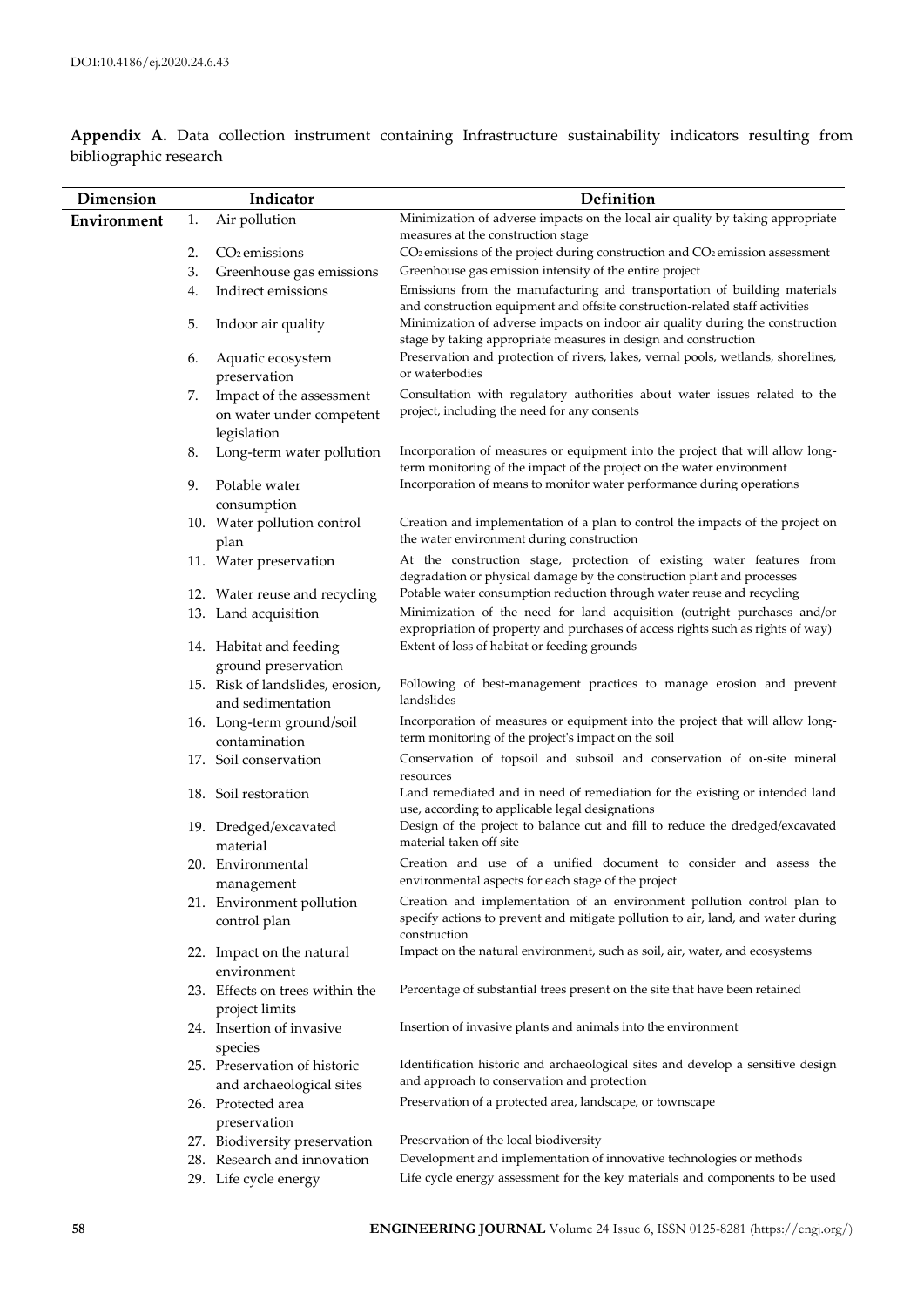| assessment                                      | in the project                                                                                                                                                                                                                                                   |
|-------------------------------------------------|------------------------------------------------------------------------------------------------------------------------------------------------------------------------------------------------------------------------------------------------------------------|
| 30. Energy consumption                          | Consideration of the energy consumption of the project during construction<br>and energy consumption assessment                                                                                                                                                  |
| 31. Energy consumption<br>reduction             | Energy consumption reductions achieved during project lifetime                                                                                                                                                                                                   |
| 32. Renewable energy use                        | Extent of renewable energy use to meet the energy needs of the project during<br>construction                                                                                                                                                                    |
| 33. Innovative material                         | Implementation of innovative materials in the project                                                                                                                                                                                                            |
| 34. Use of regional materials                   | Research of all the locally available material sources, including recycled<br>materials, by the designer and contractor                                                                                                                                          |
| 35. Use of recycled materials                   | Identification of the appropriate reuse of existing structures and materials on<br>the site and incorporation into the project                                                                                                                                   |
| 36. Material consumption                        | Material consumption by volume of material incorporated into the project                                                                                                                                                                                         |
| 37. Material recycling after<br>decommissioning | Recycling or reuse of materials after the useful life of the project has ended and<br>after disassembly by the owner and project team                                                                                                                            |
| 38. Prefabricated material                      | Consideration of the selection and use of prefabricated units, such as pre-cast                                                                                                                                                                                  |
| 39. Sustainable material                        | concrete units and panels<br>Consideration and implementation of responsible sourcing of sustainable<br>materials                                                                                                                                                |
| source<br>40. Risk management                   | Development of a documented plan to identify and mitigate risks concerning<br>the project                                                                                                                                                                        |
| 41. Climate change risks and<br>resilience      | Creation of a climate impact assessment and adaptation plan that identifies<br>climate change risks and possible responses                                                                                                                                       |
| 42. Disaster risks                              | Consideration of flood risk, quakes, and potential natural risks in the planning<br>and design phase                                                                                                                                                             |
| 43. Flood risk during site<br>selection         | Consideration of the site characteristics, environmental issues, and flood risk<br>during the selection of the site location                                                                                                                                     |
| 44. Establish a sustainability                  | Creation of a sustainability management policy commensurate with the scope,                                                                                                                                                                                      |
| management system                               | scale, and complexity of the project; assessment and prioritization of the<br>environmental, economic, and social aspects of the project; and definition of<br>project sustainability goals, objectives, and targets appropriate for the affected<br>communities |
| 45. Long-term planned<br>maintenance            | Consideration of long-term planned maintenance in the design process                                                                                                                                                                                             |
| 46. Mitigating vibration                        | Performance of appropriate studies to predict the levels of vibration during<br>construction and proposals for ambient vibration mitigation and monitoring                                                                                                       |
| 47. Noise pollution                             | Monitoring and mitigation of ambient noise to reduce noise to accepted<br>standard target levels during and after construction                                                                                                                                   |
| 48. Light pollution                             | Consideration of appropriate measures to prevent light spillage to neighboring<br>areas during operation                                                                                                                                                         |
| 49. Construction traffic<br>management plan     | Creation and implementation of a construction traffic management plan for<br>minimizing the disruption caused by construction traffic                                                                                                                            |
| 50. Sustainable procurement<br>practices        | Definition of a sound and viable sustainable procurement program                                                                                                                                                                                                 |
| 51. Approach/criteria towards<br>contractors    | Contract requirements for the designers and contractors expressly include the<br>achievement of specified environmental and social performance                                                                                                                   |
| 52. Selection of an effective<br>contract type  | The construction contract includes clauses on the preservation of the<br>environment and sustainability                                                                                                                                                          |
| 53. Design for disassembly                      | Active inclusion of a design for disassembly and/or deconstruction at the<br>planning and design phase                                                                                                                                                           |
| 54. Quality of infrastructure                   | Consideration of a high quality of design, fully achieved in the construction<br>stage                                                                                                                                                                           |
| 55. Drainage systems                            | Consideration of the incorporation of sustainable drainage systems                                                                                                                                                                                               |
| 56. Toxic waste management                      | Development, execution, and monitoring of a comprehensive toxic waste<br>management plan                                                                                                                                                                         |
| 57. Waste disposal method                       | Specific documented mechanisms for managing waste and identifying and<br>dealing with all waste arising from the civil engineering work                                                                                                                          |
| 58. Non-toxic waste                             | Development, execution, and monitoring of a comprehensive non-toxic waste                                                                                                                                                                                        |
| management<br>59. Traffic congestion            | management plan<br>Consideration of measures to minimize the traffic impacts of the completed                                                                                                                                                                    |
| 60. Transport impact                            | project on the local community<br>Consideration of transport impacts during the construction and design stages<br>as well as appropriate measures to minimize them                                                                                               |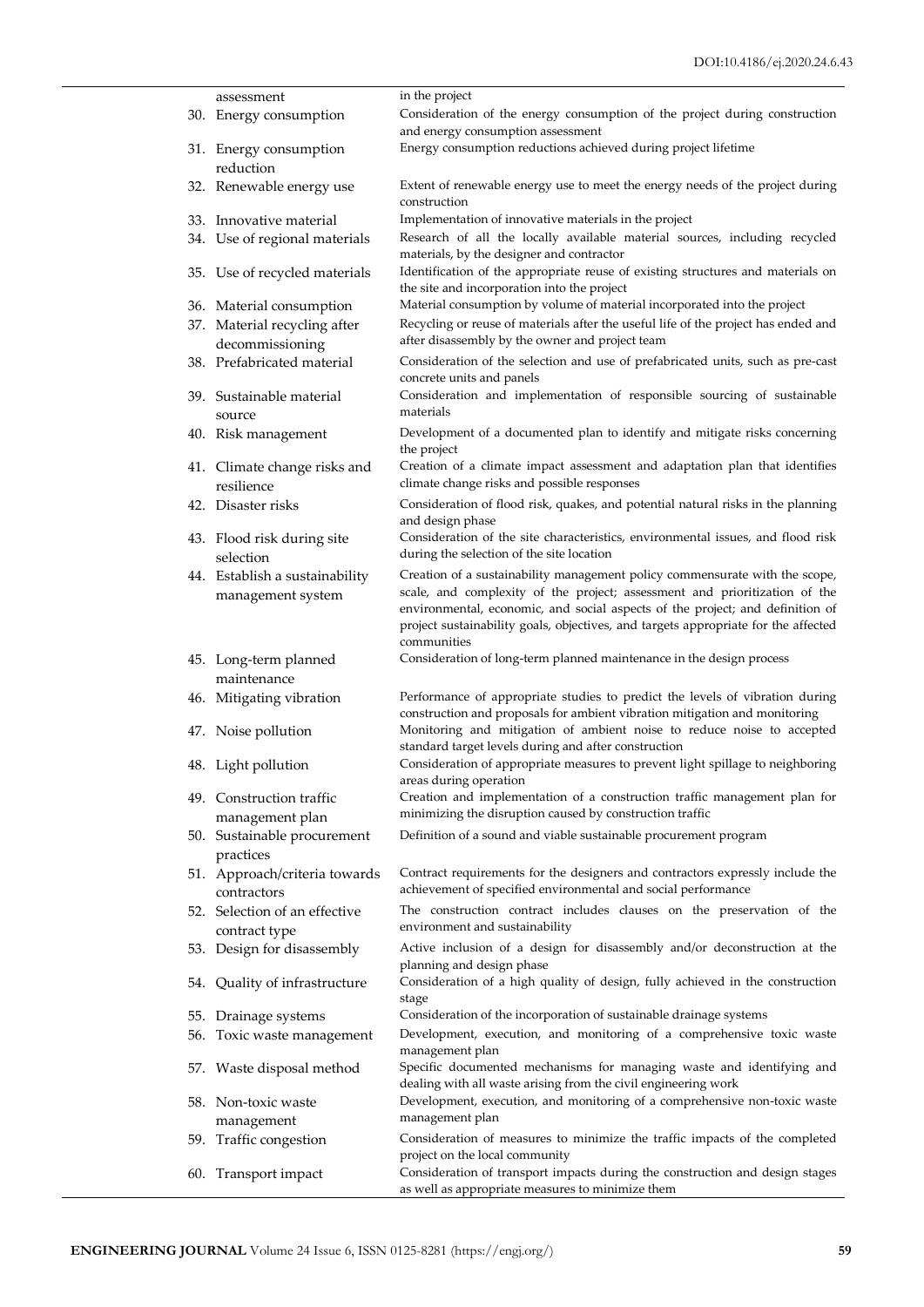|          | 61. View from competent<br>authorities      | The project is in accordance with the aims of applicable policies published by<br>the relevant local, regional, or national authority                            |
|----------|---------------------------------------------|------------------------------------------------------------------------------------------------------------------------------------------------------------------|
|          |                                             | Consideration of visual harmony with the landscape and other construction at                                                                                     |
|          | 62. Visual harmony with the<br>surroundings | each stage of the project                                                                                                                                        |
|          | 63. Visual impact                           | Minimization of the adverse visual impact of the site during the construction<br>stage                                                                           |
| Economic | 64. Adverse impact on                       | Negative economic impact on local tourism                                                                                                                        |
|          | tourism values                              |                                                                                                                                                                  |
|          | 65. Economic impact on                      | Economic impact assessment in the local community                                                                                                                |
|          |                                             |                                                                                                                                                                  |
|          | surrounding businesses                      |                                                                                                                                                                  |
|          | 66. Economic benefits                       | Economic growth and development of the local community generated by the<br>project                                                                               |
|          | 67. Affordability for users                 | Affordable costs, compatible with the capacity of users to pay for the services                                                                                  |
|          | 68. Durability of structures                | Consideration of active durability and maintenance requirements of structures<br>and components in the design and specification stage                            |
|          | 69. Life cycle cost                         | Costs involving construction completion along with the effect of cost decisions<br>on using, maintaining, and supporting the infrastructure                      |
|          | 70. Maintenance, operation,                 | Costs of resources allocated to the monitoring, maintenance, and rehabilitation                                                                                  |
|          | and rehabilitation costs of                 | of the completed project                                                                                                                                         |
|          | the completed project                       |                                                                                                                                                                  |
|          | 71. Rehabilitation cost of the              | Costs involving the rehabilitation of the ecosystem as a significant indirect                                                                                    |
|          |                                             | economic impact due to project development                                                                                                                       |
|          | ecosystem                                   | Social costs involving land tenure and other issues relative to locals                                                                                           |
|          | 72. Social costs due to the                 |                                                                                                                                                                  |
|          | project development                         |                                                                                                                                                                  |
|          | 73. Costs for any relocation of<br>people   | Cost of resettling people                                                                                                                                        |
|          | 74. Project governance and                  | skilled<br>commissioned<br>undertake<br>Appropriately<br>personnel<br>to<br>the                                                                                  |
|          | strategic management                        | implementation of the management plan, monitoring of the establishment, and                                                                                      |
|          |                                             | review of the objectives and management prescriptions                                                                                                            |
| Social   | 75. Stakeholder management                  | Documented plan to identify and manage the stakeholders                                                                                                          |
|          | 76. Participation of<br>stakeholders        | Carry out a community consultation at each stage of the project                                                                                                  |
|          | 77. Accountability and                      | Mechanisms to ensure that comments from the local community will be                                                                                              |
|          | grievance mechanisms for                    | recorded                                                                                                                                                         |
|          | stakeholders                                |                                                                                                                                                                  |
|          | 78. Conflict management from                | The project team is aware of local customs and monitors and manage possible                                                                                      |
|          | locals                                      | conflicts                                                                                                                                                        |
|          | 79. Respect for local customs               | Reasonable determination of the local customs and informing the workers of<br>them                                                                               |
|          | 80. Social and cultural impact              | Consideration of the wider social impacts of the project during construction                                                                                     |
|          | due to the project                          | and operation and the effects of the completed project on the human<br>environment                                                                               |
|          | 81. Displacement and resident               | Number of persons voluntarily and involuntarily displaced and/or resettled                                                                                       |
|          | relocation                                  |                                                                                                                                                                  |
|          | 82. Addition of benefits to<br>users        | The completed project creates new capacity or increases the quality of the<br>existing, operating, recreational, or cultural capacity for business, industry, or |
|          |                                             | the public                                                                                                                                                       |
|          | 83. Mobility and transport                  | Incorporation of design strategies to address access and mobility concerns<br>during and after construction                                                      |
|          | 84. Extent of blockage                      | Traffic impacts of the completed project on the local community                                                                                                  |
|          | 85. Enhance the public space                | The project adds to the public space in a way that significantly enhances<br>community livability                                                                |
|          | 86. Employment of labor                     | The project creates a significant number of new jobs during its design,<br>construction, and operation                                                           |
|          | 87. Intergenerational and                   | Composition of governance bodies and breakdown of employees per employee                                                                                         |
|          | gender practices                            | category according to gender, age group, minority group membership, and<br>other indicators of diversity                                                         |
|          | 88. Employee training                       | Average hours of training per employee by gender and employee category                                                                                           |
|          |                                             |                                                                                                                                                                  |
|          | 89. Public health                           | Reduction of the risks to public health to acceptable levels and receipt of<br>approval from the appropriate public health officials                             |